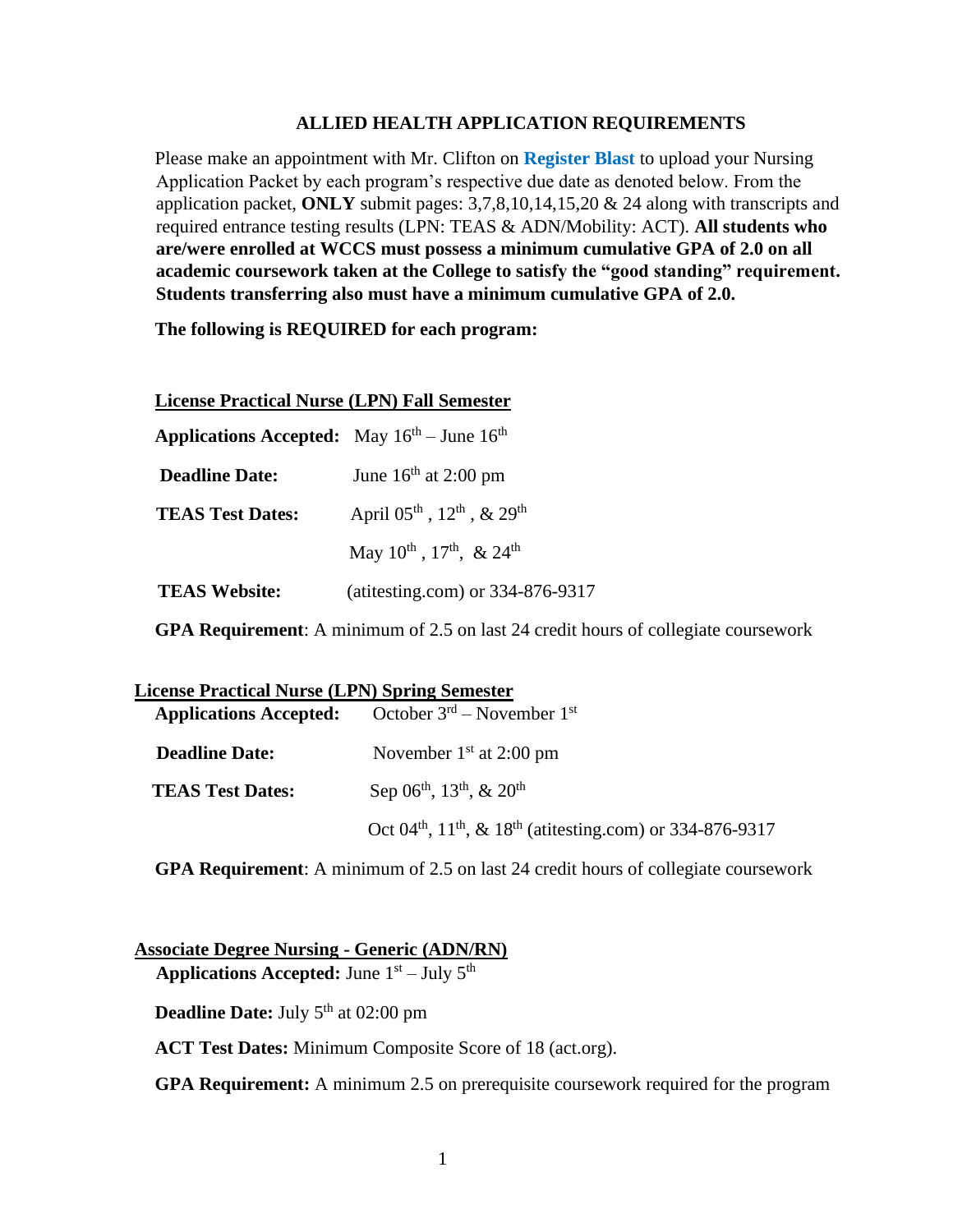# **Associate Degree Nursing - Mobility (ADN/RN Mobility)**

Applications Accepted: February<sup>1st</sup> – March 1<sup>st</sup>

**Deadline Date:** March 1<sup>st</sup> at 02:00 pm

**ACT Test Dates:** Minimum Composite Score of 18 (act.org).

**GPA Requirement:** A minimum 2.5 on prerequisite coursework required for the program

**Prerequisite Academic Coursework:** ENG 101, MTH 100 or higher, BIO 201, BIO 202, SPH 106 or SPH 107, PSY 210

**Additional Documentation:** Copy of Current unencumbered LPN License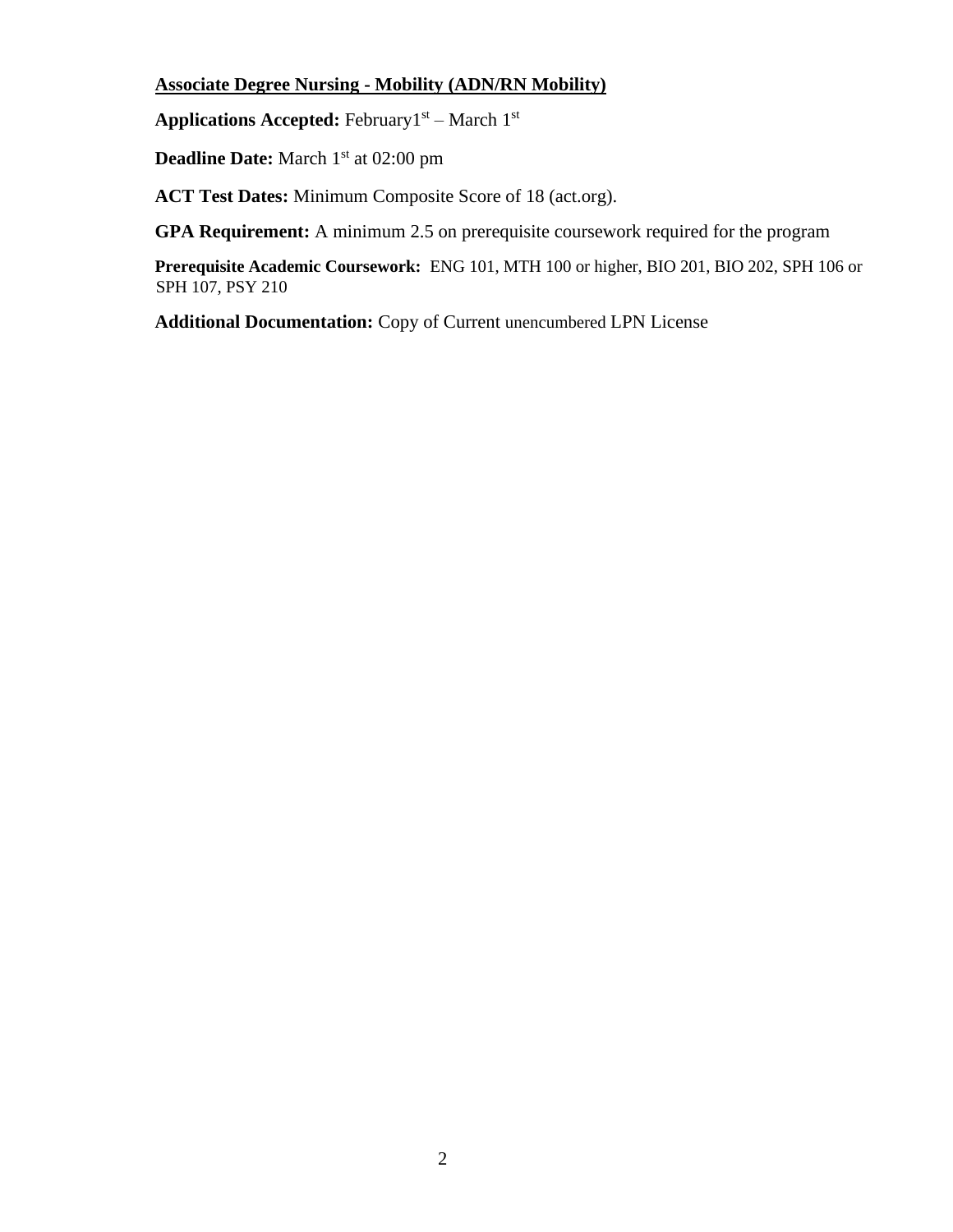## **APPLICATION PACKET MUST BE COMPLETE TO BE ACCEPTED BY STUDENT SERVICES NURSING PROGRAM**

## **(Initial each requirement and return to Student Services)**

- \_\_\_\_ Application for Admission to WCCS or Readmission form on file with Student Services
- \_\_\_\_ Completed Nursing Application must indicate program of interest (LPN, Generic, or Mobility)
- \_\_\_\_ All generic program applicants must indicate if you want to be considered for the LPN program if not accepted into the RN program.
- \_\_\_\_ Unconditional admission to WCCS (In good standing with a 2.0 or higher GPA)
- An official copy of all transcripts (high school and/or all colleges attended) must be on file in the Office of Student Services prior to deadline dates to be considered for admission.
- \_\_\_\_ A minimum of 2.50 GPA on the last 24 hrs of College work completed **(PN Students Only).** A minimum of 2.5 GPA for nursing required academic core courses **(ADN Only).**
- \_\_\_\_ A minimum of 2.50 high school GPA for students without prior college work (GED acceptable in lieu of high school transcript)
- \_\_\_\_ Eligibility for ENG101 and MTH100 **(PN);** MTH 100 **(ADN)** as determined by Compass Test and College policy
- \_\_\_\_ Signed Essential Functions form (meeting the essential functions or technical standards required for nursing)
- Signed Student Drug Screen Policy Participating Form (Drug Screening Fee \$40.00 paid when clearing fees) *Fees are subject to change.*
- Signed Background Screening Consent and Release Form (Background Fee \$38.00 paid to Verified Credentials at the time screening is scheduled. *Fees are subject to change.*
- \_\_\_\_\_ A minimum of 18 composite score on the American College Testing (ACT) National or Residual (RN) Registration Fee (\$ 60.00 [without writing section], 85.00 [with writing section] Writing is not required for WCCS admission**. (ADN only)**
- A TEAS score (Test of Essential Academic Skills within the 2 years of application date) Registration Fee \$82.00 **(PN only)**

*All documents, including official transcripts for each individual college attended must be on file in the Office of Student Services or included in this packet in sealed official envelopes. Students who have college credit from Wallace Community College Selma do not have to obtain official Wallace Community College Selma transcripts to include in this packet. Reminder! Application will NOT be accepted if transcript(s) is not on file. Students who are transferring from another college are not required to include a high school transcript unless they wish it to be used in the evaluation process.* 

*Meeting minimal requirements does not guarantee acceptance to the Nursing Program. After meeting all minimum requirements, applicants are rank-ordered using a point system. See page 6 of this packet for more details and the method of calculating points for selection.*

*Student Signature Date*

*\_\_\_\_\_\_\_\_\_\_\_\_\_\_\_\_\_\_\_\_\_\_\_\_\_\_\_\_\_\_\_\_\_\_\_\_\_\_\_ \_\_\_\_\_\_\_\_\_\_\_\_\_\_\_\_\_\_\_\_\_\_\_\_\_\_\_*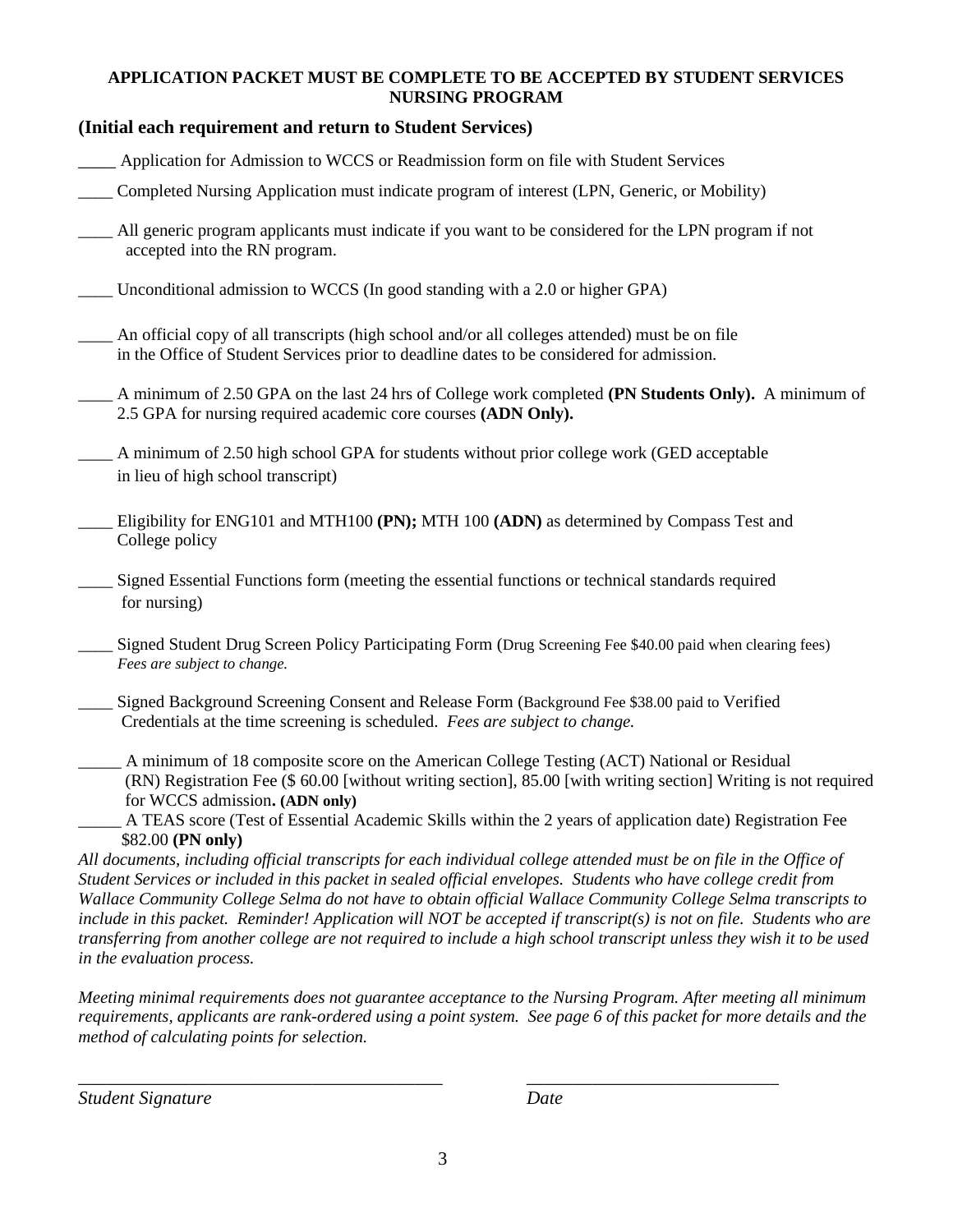## LPN /GENERIC/MOBILITY PROGRAM OPTIONS WALLACE COMMUNITY COLLEGE SELMA

We are pleased that you are interested in the Nursing Programs at WCCS.

- We offer three options:
	- ❖ Licensed Practical Nursing
	- ❖ Associated in Applied Science (*Generic*)
	- ❖ Mobility (*LPN to RN)*

Licensed Practical Nurse applicants may choose to complete the 3 or 4 semester track. The Associate in Applied Science Degree is a 5-semester program for generic students, and a 3-semester program for mobility students. When applying for admission, program applicants must submit the following documents, as a complete package to the Office of Student Services no later than the listed deadline dates.

- 1. Wallace Community College Application for general admission to the college.
- 2. Official college/technical program transcripts. **An official transcript from each individual college, university and/or technical school attended must be submitted with the application to the Office of Student Services at Wallace Community College in a sealed official envelope or unofficial copies attached with official ones ordered.**
- 3. Program Application.
- 4. **(PN only)** Essential Academic Skills (TEAS) Exam percentage score. The TEAS score must be within the past 2 years of the application deadline date. A student may repeat the TEAS V (or current version) once during any semester admission timeframe. A student must wait at least six weeks between taking each test.
- 5. **(ADN only)** ACT score (18-36) possible points. Minimum score required= 18 composite score. No time limit on when ACT was taken. WCCS does not require writing.
- 6. A signed Essential Functions Form indicating that you meet the technical requirements required in nursing with or without accommodations. The Essential Functions form must be read and signed by you, not your physician, and submitted with your application. The nursing faculty reserves the right at any time to require an additional medical examination at the student's expense in order to assist with the evaluation of the student's ability to perform the essential functions.
- 7. Reviewed Drug Screen Policy (will require a \$40.00 drug screening fee, to be paid when clearing fees) Fees are subject to change.
- 8. Reviewed Background Screening Policy (will require a background screening fee \$38.00 to be paid on-line to Verified Credentials at the time screening is scheduled.) *Fees are subject to change.*
- 9. A 2.5 GPA for the last 24 semester hours of college(s) work completed **(PN Only).** A minimum of 2.5 for nursing required academic core courses **(ADN Only).**
- 10. Unconditional acceptance to Wallace Community College Selma.
- 11. Be in good standing with WCCS (2.0 or higher GPA).

# **Mobility Applicants**

We are pleased that you are interested in the Mobility Associate Degree Nursing Program at WCCS. The mobility program is designed for Licensed Practical Nurses and enables them to complete the Associate in Applied Science Degree in three semesters. Should you choose to apply for admission to the A.D.N. Mobility Program, you must submit the following documents, as a complete package to the Office of Student Services no later than **March 1.**

Good Standing with WCCS if attending or previously attended (2.0) or greater GPA from WCCS.

Must have a valid, unencumbered Alabama LPN license.

### **Must complete the following courses with a "C" or higher, prior to enrollment in the LPN to RN Mobility Program:**

- a. MTH 100 College Algebra or Pre--Calculus, Finite Math, etc. (3 credit hours)
- b. BIO 201 Human Anatomy and Physiology I (4 credit hours)
- c. BIO 202 Human Anatomy and Physiology II (4 credit hours)
- e. ENG 101 English Composition I (3 credit hours)
- f. PSY 210 Human Growth and Development (3 credit hours)
- g. SPH 106 or SPH107 Fundamentals of Oral Communication/Fundamentals of Public Speaking (3 credit hours)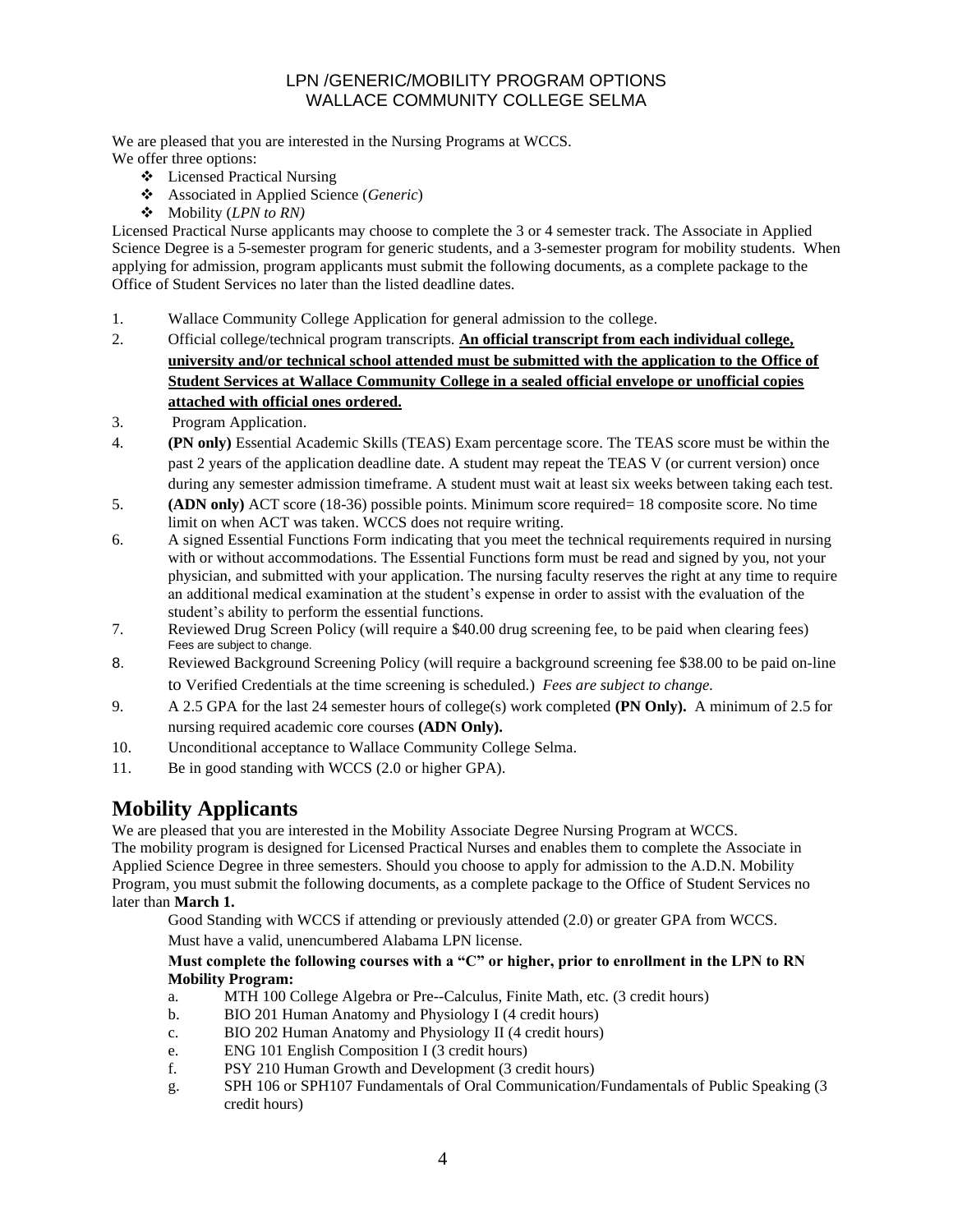#### h. \*NUR 209 Concepts for Healthcare Transition Students

\*This course is mandatory for all LPN/RN mobility students who have graduated from a practical nursing program more than one year ago and/or in the old curriculum and/or from a practical nursing program outside of the Alabama Two-Year College System. After successful completion of NUR 209, LPN/RN mobility students will receive 6 hours' credit for NUR 209, Once the mobility program is successful completed, 15 non-traditional credit hours will be awarded.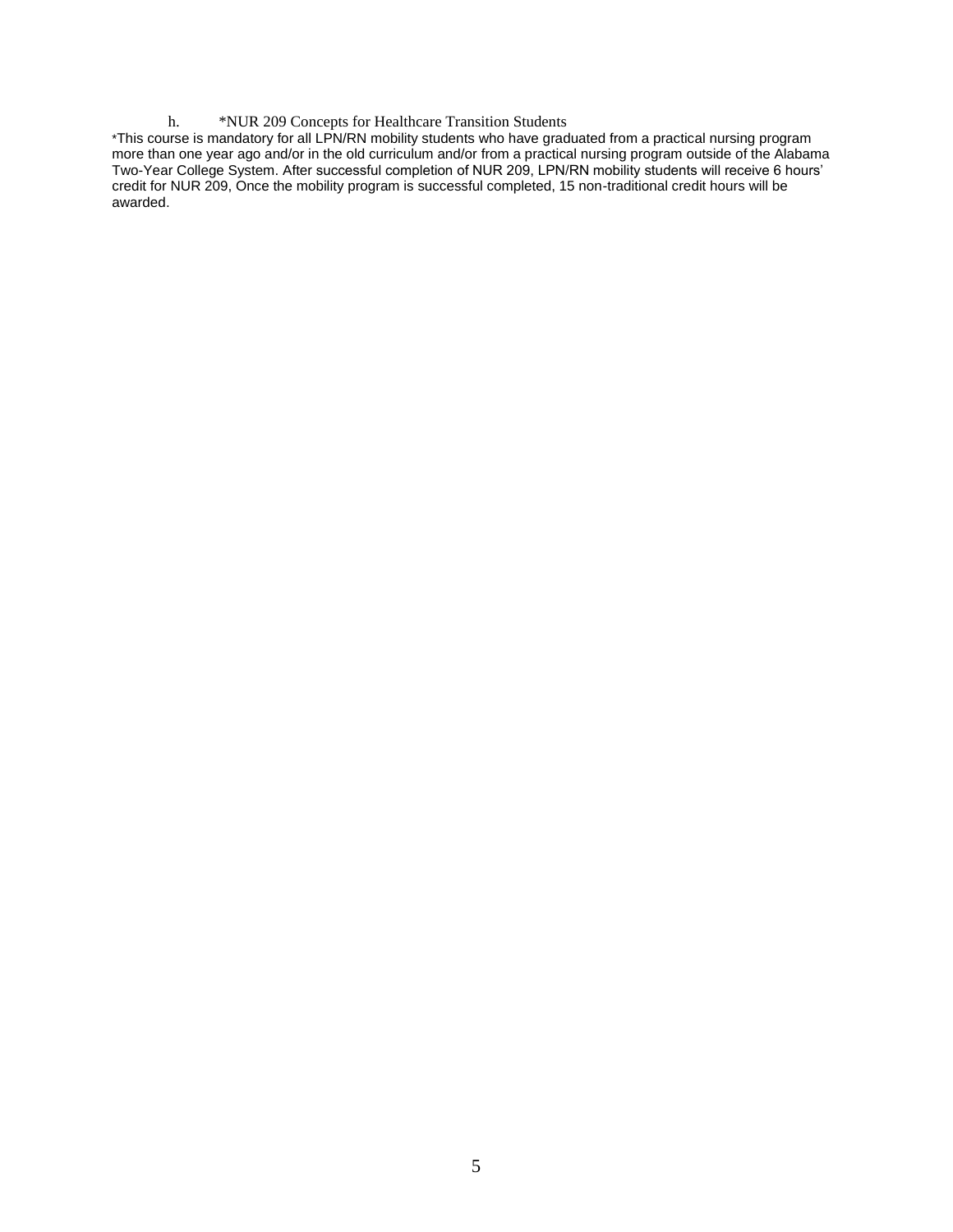# **Wallace Community College Selma NURSING PROGRAM APPLICATION PACKET**

**Please read the following information carefully before completing this application packet:**

### **Deadline**

### **Practical Nursing Program (LPN)**

The deadline to return this packet is June 16th at 2:00 for Fall Admission, November 1<sup>st</sup> at 2:00 for Spring admission. (Day Program)

### **Associated Degree Nursing (Generic Track)**

• The deadline to return this packet is July  $5<sup>th</sup>$  at 2:00 for Fall Admission

#### **Associate Degree Nursing (LPN to RN Mobility)**

• The deadline to return this packet is March 1<sup>st</sup> at 2:00 for Summer Admission.

#### ❖ *No application will be accepted after the deadline date. Incomplete packets will not be considered.*

### **Application Forms**

Read the information included in this packet carefully. All items **must** be completed. If any item does not apply to you, please mark it NA.

### **Transcripts**

An official copy of all transcripts (high school and all colleges attended) must be on file in the office of Student Services prior to deadline dates to be considered for admission. A high school transcript or GED is acceptable if you have not had any previous college work.

#### **Financial Aid**

Please complete your financial aid packet if you have not done so. Once students have been accepted into the program they must be able to clear fees on the designated registration date. For Pell Grant applicants, go to fadsa.gov. and complete the application. The school code is 009980.

### **Scholarships**

Tuition assistant scholarships are available for students who have successfully completed all first semester courses. Applications are available on the college's web site.

### **Copies**

You are encouraged to make copies of all material in your packet prior to submission. The Office of Student Services will not make copies of anything in your packet for use in re-applying to the Nursing program or in applying to other programs.

**Completed application packet MUST be up loaded to the Counselor/Director of Admissions, Advisor, Mr. Lonzy Clifton Located in the Student Center Building, 2nd Floor, Room AR-1 Office Hours are Monday thru Thursday, 9:00 a.m. - 4:00 p.m. Friday, 9:00 a.m. – 12:00 p.m. Wallace Community College Selma Office of Student Services P. O. Box 2530/3000 Earl Goodwin Parkway Selma, Alabama 36702-2530 Telephone: 334- 876-9251 or e-mail: lonzy.clifton@wccs.edu Revised 04/14/21**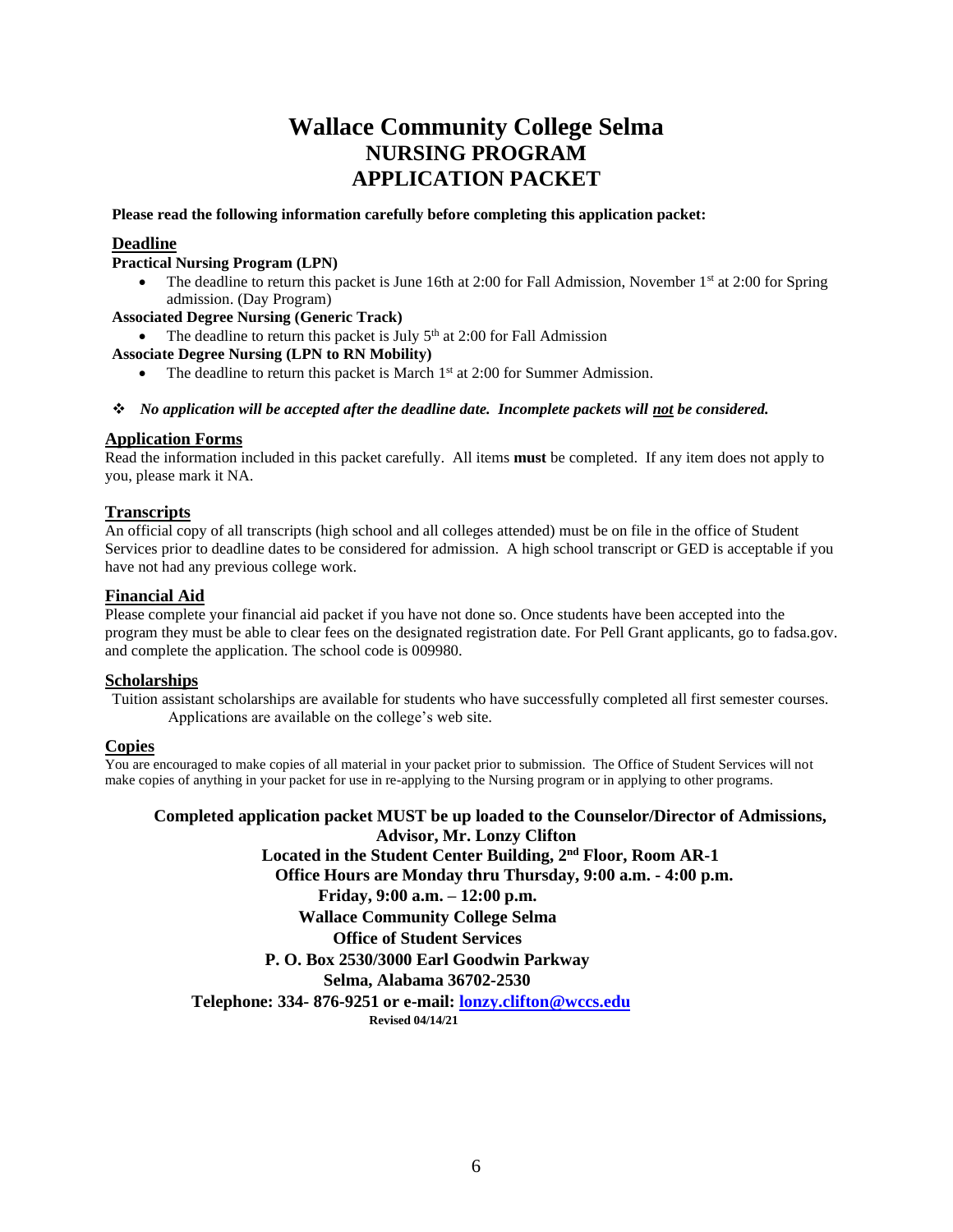## **APPLICATION PACKET MUST BE COMPLETE TO BE ACCEPTED BY STUDENT SERVICES WALLACE COMMUNITY COLLEGE SELMA SELMA, ALABAMA NURSING PROGRAM APPLICATION PACKET**

| Please initial intended program of study & term                                            |                                   |                                |                       |  |  |  |  |
|--------------------------------------------------------------------------------------------|-----------------------------------|--------------------------------|-----------------------|--|--|--|--|
| Associated Degree of Nursing (ADN)<br>Traditional Hybrid<br>(check one)                    |                                   | <i>Practical Nursing (LPN)</i> |                       |  |  |  |  |
|                                                                                            |                                   |                                |                       |  |  |  |  |
|                                                                                            | <b>Admission Term</b>             |                                | <b>Admission Term</b> |  |  |  |  |
| Generic Track<br>Fall admission only                                                       | Deadline                          | Fall Admission                 | Deadline June $16th$  |  |  |  |  |
| <b>Mobility Track</b><br>LPN to RN<br>Spring admission only                                | <b>Deadline</b><br>March $I^{st}$ | <i>Spring Admission</i>        | Deadline November 1st |  |  |  |  |
| Please review my application for PN admission if I am not accepted in the ADN program. Yes |                                   |                                |                       |  |  |  |  |
|                                                                                            |                                   |                                | $\rm No$              |  |  |  |  |

## **I. PERSONAL DATA**

**II.** 

| Name<br>(Last)                                                                                                                                                                                                                 | (First) |  | (Middle) | (Maiden) |  |  |  |
|--------------------------------------------------------------------------------------------------------------------------------------------------------------------------------------------------------------------------------|---------|--|----------|----------|--|--|--|
|                                                                                                                                                                                                                                |         |  |          |          |  |  |  |
|                                                                                                                                                                                                                                |         |  |          |          |  |  |  |
| Are You Currently Employed? Yes ________ No________ Are you employed Full -Time _______ or Part -Time                                                                                                                          |         |  |          |          |  |  |  |
| Place of Employment                                                                                                                                                                                                            |         |  |          |          |  |  |  |
|                                                                                                                                                                                                                                |         |  |          |          |  |  |  |
| <b>EDUCATION</b>                                                                                                                                                                                                               |         |  |          |          |  |  |  |
|                                                                                                                                                                                                                                |         |  |          |          |  |  |  |
| GED (if applicable) Date Completed Deterministic property of the Completed Deterministic property of the Completed Deterministic property of the Completed Deterministic property of the Completed Deterministic property of t |         |  |          |          |  |  |  |
|                                                                                                                                                                                                                                |         |  |          |          |  |  |  |
| Do you currently hold a degree in any field? Yes_____ No____ List Degree Earned_____________________                                                                                                                           |         |  |          |          |  |  |  |
|                                                                                                                                                                                                                                |         |  |          |          |  |  |  |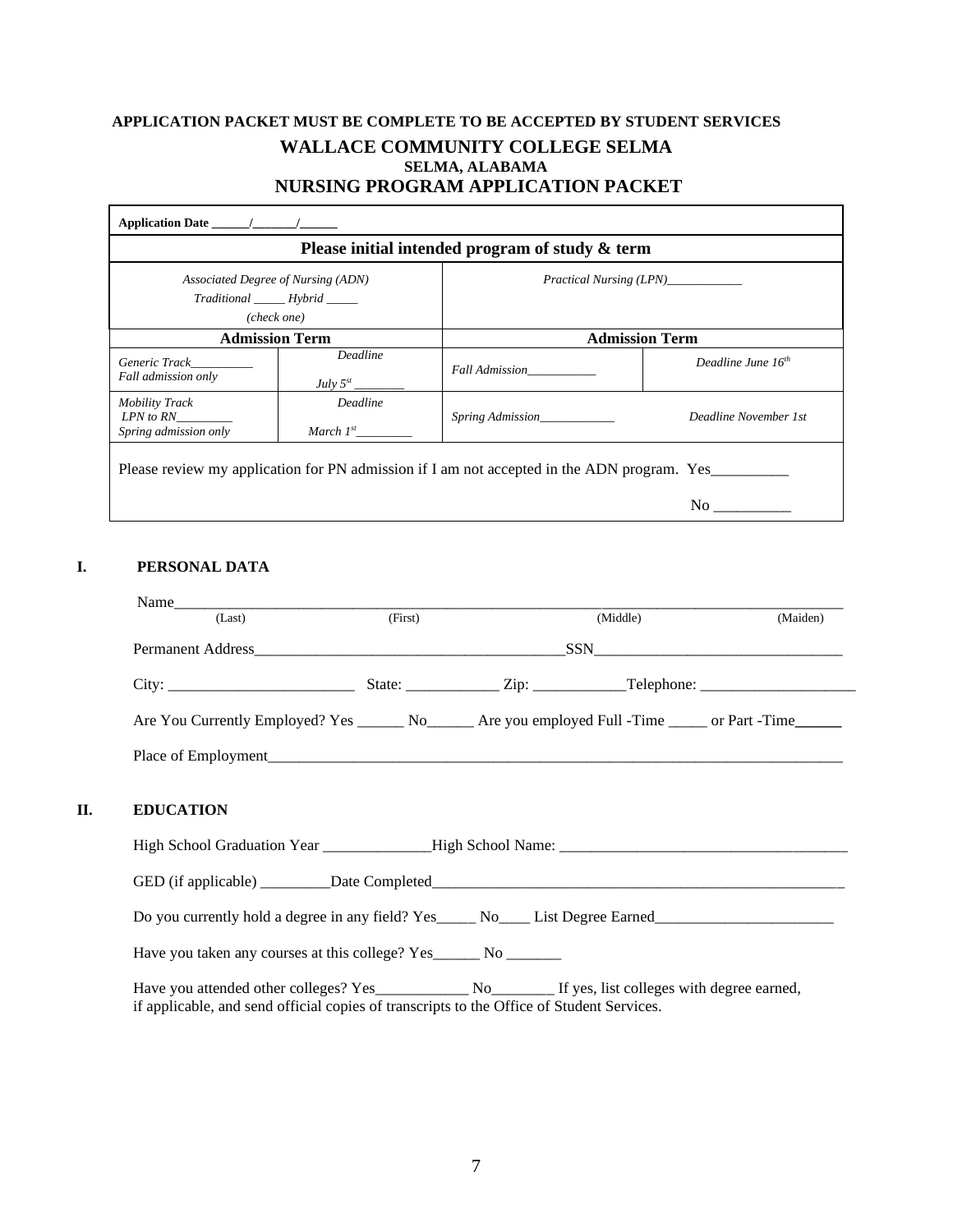| <b>Name of College</b> | <b>Years</b> | Degree earned |
|------------------------|--------------|---------------|
|                        |              |               |
|                        |              |               |
|                        |              |               |
|                        |              |               |

Have you previously been admitted to WCCS Practical Nursing or ADN program? Yes\_\_\_\_\_\_ No\_\_\_\_\_\_. If yes, state date of last admission. (LPN \_\_\_\_\_\_\_\_\_\_\_\_\_\_\_\_\_) (ADN \_\_\_\_\_\_\_\_\_\_\_\_\_\_\_\_\_\_)

| Have you ever been enrolled in another nursing program? Yes_ | No<br>If yes, give the name of the |
|--------------------------------------------------------------|------------------------------------|
| college(s) attended and reason for withdrawal:               |                                    |

\_\_\_\_\_\_\_\_\_\_\_\_\_\_\_\_\_\_\_\_\_\_\_\_\_\_\_\_\_\_\_\_\_\_\_\_\_\_\_\_\_\_\_\_\_\_\_\_\_\_\_\_\_\_\_\_\_\_\_\_\_\_\_\_\_\_\_\_\_\_\_\_\_\_\_\_\_\_\_\_\_\_\_\_\_\_\_\_\_\_\_\_\_ \_\_\_\_\_\_\_\_\_\_\_\_\_\_\_\_\_\_\_\_\_\_\_\_\_\_\_\_\_\_\_\_\_\_\_\_\_\_\_\_\_\_\_\_\_\_\_\_\_\_\_\_\_\_\_\_\_\_\_\_\_\_\_\_\_\_\_\_\_\_\_\_\_\_\_\_\_\_\_\_\_\_\_\_\_\_\_\_\_\_\_\_\_

### **TRANSFER POLICY REQUIREMENT**

IF YOU HAVE EVER BEEN ENROLLED IN ANOTHER ALABAMA 2 YEAR COLLEGE NURSING PROGRAM PLEASE CONTACT THE (Health Science office at 334-876-9275) FOR TRANSFER POLICY REQUIREMENTS.

### **III. ESSENTIAL FUNCTIONS**

In order to be admitted and to progress in the Nursing Program you must possess a functional level of ability to perform the duties required of a nurse with or without reasonable accommodation(s). Admission or progression may be denied if you are unable to demonstrate the essential functions with or without reasonable accommodation(s). Please review the Essential Functions at wccs.edu under Nursing programs. Submit a signed Essential Function Verification form, along with your application.

### **IV. DRUG SCREENING POLICY**

- Each applicant is required to submit a Drug Screening Policy Signature Form
- Please view Drug Policy at www.wccs.edu under Nursing.

### **V. ELIGIBILITY FOR LICENSURE**

Legal requirement for licensure in the State of Alabama are listed in the Alabama Board of Nursing Administrative Code. The Alabama Board of Nursing determines the eligibility for licensure based on the following questions. As a nursing program applicant, you are not required to respond to these questions, however, it is important that you understand the successful completion of the Nursing Program does not guarantee eligibility to take the NCLEX exam.

The Board of Nursing may deny any individual permission to take the National Council Licensure Examination (NCLEX) based on an investigation of these responses.

- **Have you ever been arrested or convicted of a criminal offense other than a moving traffic violation?**
- **Have you within the last five (5) years abused drugs/alcohol or been treated for dependency to alcohol or illegal chemical substance?**
- **Have you ever been arrested or convicted for driving under the influence of drugs/alcohol?**
- **Have you within the pass five (5) years received inpatient or outpatient treatment or been recommend to seek treatment for mental illness?**
- **Have you ever had disciplinary action or is action pending against you by any board of nursing?**
- **Have you ever been placed on a state and or federal registry?**

**I understand that completion of this application is a component of the student profile and does not in itself grant admission to the Nursing program. I understand that an application must be resubmitted if I am not selected.**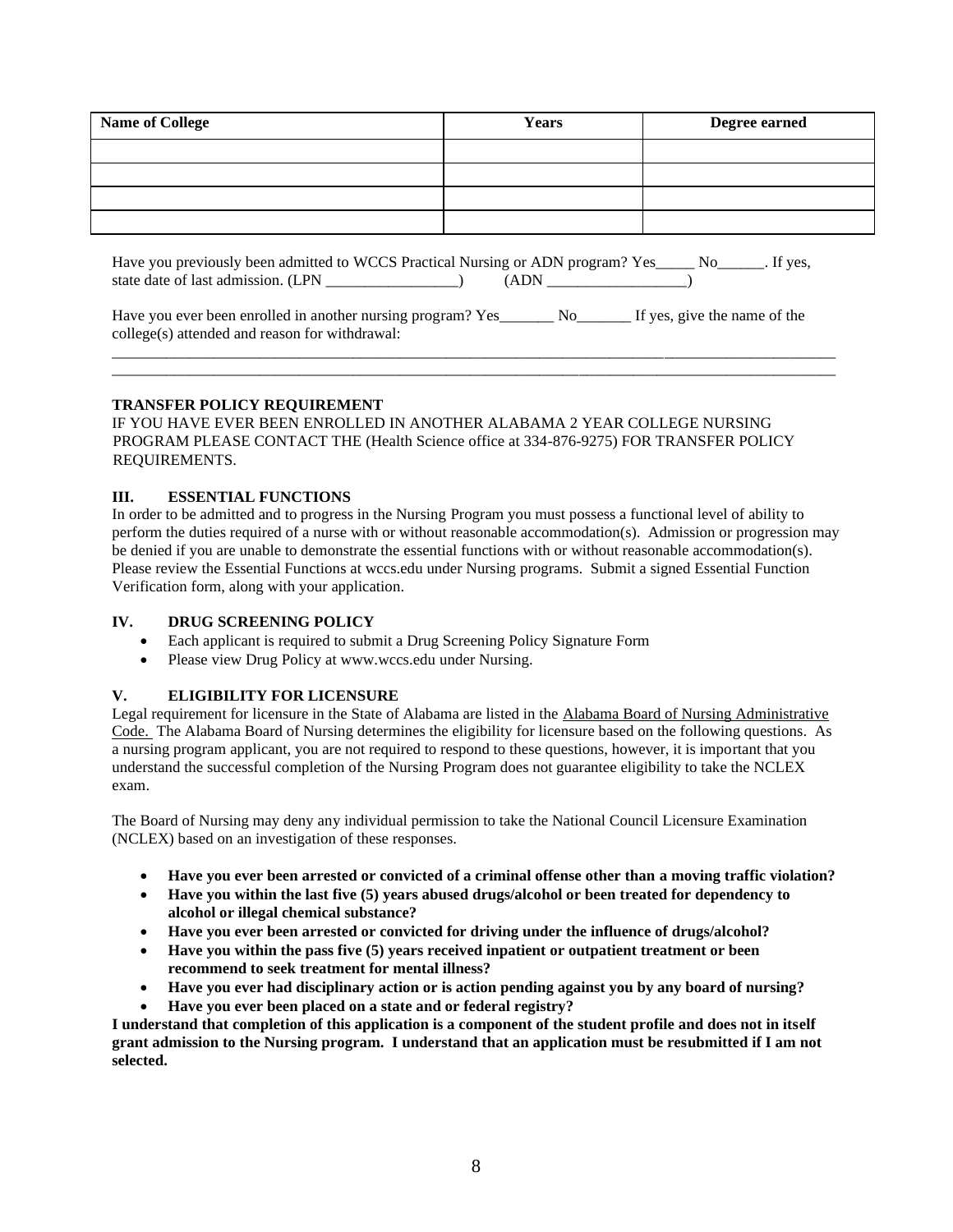**Minimum admission standard to the Nursing program included:**

- **Unconditional admission to Wallace Community College Selma.**
- **Receipt of completed application for the desired nursing program by the deadline date for the program in which you are applying for.**
- **A minimum of 2.50 GPA on the last 24 hours of college courses completed (PN students only). A minimum of**

**2.5 for nursing required academic core courses (ADN students only).**

- **A minimum of 2.50 high school GPA for students without prior college work (GED acceptable in lieu of high school transcript).**
- **Eligibility for ENG 101 and MTH 100 (PN) MTH 100 (ADN) BIO 201 during first term of associated degree nursing as determined by Accuplacer Test and College policy.**
- **TEAS scores must be within the past 2 years for consideration. Students not meeting the minimum scores should seek advisement regarding policies and/or remediation requirements.**
- **A minimum of 18 ACT composite score National or Residual (RN)**
- **Meeting the essential functions or technical standards required for nursing.**

Admission to the Nursing Program is competitive, and the number of students is limited by the number of faculty and clinical facilities available. *MEETING MINIMAL REQUIREMENT DOES NOT GUARANTEE ACCEPTANCE*

After meeting all minimum requirements, applicants are ranked-ordered using a point system based on:

| <b>PN Rank Order</b> |                                                                                                                                                                                                                      |                |                |              | <b>ADN Rank Order</b>                                                                                                                                                                                                                                              |                                                                                                              |              |                                  |             |
|----------------------|----------------------------------------------------------------------------------------------------------------------------------------------------------------------------------------------------------------------|----------------|----------------|--------------|--------------------------------------------------------------------------------------------------------------------------------------------------------------------------------------------------------------------------------------------------------------------|--------------------------------------------------------------------------------------------------------------|--------------|----------------------------------|-------------|
|                      | <b>TEAS</b> scores                                                                                                                                                                                                   |                |                | $\bullet$    | ACT score. (Possible of 36 points with no time limit on                                                                                                                                                                                                            |                                                                                                              |              |                                  |             |
|                      | Points for selected College courses (i.e., ENG 101,<br>MTH 116 or higher) or selected high school courses if<br>student have not attended college (i.e., Algebra II or<br>higher-level math, highest level Biology). |                |                | $\bullet$    | when the test was taken.)<br>Points for selected College courses) (i.e., ENG 101, MTH<br>100 or higher, BIO 201, 202) or selected high school<br>courses if student have not attended college (i.e., Algebra<br>II or higher-level math, highest level Chemistry). |                                                                                                              |              |                                  |             |
|                      | <b>College Course</b>                                                                                                                                                                                                | $\mathbf{A}$   | $\bf{B}$       | $\mathbf C$  |                                                                                                                                                                                                                                                                    | <b>College Course</b>                                                                                        | A            | B                                | $\mathbf C$ |
|                      | <b>ENG 101</b>                                                                                                                                                                                                       | $\overline{3}$ | $\overline{2}$ |              |                                                                                                                                                                                                                                                                    | <b>ENG 101</b>                                                                                               | 3            | $\overline{2}$                   |             |
|                      | MTH 116 or higher                                                                                                                                                                                                    | $\overline{3}$ | $\overline{c}$ |              |                                                                                                                                                                                                                                                                    | MTH 100 or higher                                                                                            | 3            | $\overline{2}$                   |             |
|                      | <b>BIO 201</b>                                                                                                                                                                                                       | $\overline{3}$ | $\overline{2}$ |              |                                                                                                                                                                                                                                                                    | <b>BIO 201</b>                                                                                               | 3            | $\overline{2}$                   |             |
|                      |                                                                                                                                                                                                                      |                |                |              |                                                                                                                                                                                                                                                                    | <b>BIO 202</b>                                                                                               | 3            | $\overline{2}$                   | 1           |
|                      | Points for grades in selected high school courses, if                                                                                                                                                                |                |                |              |                                                                                                                                                                                                                                                                    | Points for grades in selected high school courses, if<br>student has not attended college (Maximum points 9) |              |                                  |             |
|                      | student has not attended college.                                                                                                                                                                                    |                |                |              |                                                                                                                                                                                                                                                                    |                                                                                                              |              |                                  |             |
|                      | <b>High School Course</b>                                                                                                                                                                                            | $\mathbf{A}$   | $\bf{B}$       | $\mathbf{C}$ |                                                                                                                                                                                                                                                                    | <b>High School Course</b>                                                                                    | $\mathbf{A}$ | $\bf{B}$                         | $\mathbf C$ |
|                      | Highest level Biology including A& P                                                                                                                                                                                 | 3              | $\overline{2}$ |              |                                                                                                                                                                                                                                                                    |                                                                                                              |              |                                  |             |
|                      | Algebra II or higher-level Math                                                                                                                                                                                      | 3              | $\overline{2}$ | $\mathbf{1}$ |                                                                                                                                                                                                                                                                    | Highest level Biology including A& P                                                                         | 3            | $\overline{2}$                   |             |
|                      | Additional points (Maximum 10) a student may be                                                                                                                                                                      |                |                |              |                                                                                                                                                                                                                                                                    | Algebra II or higher-level Math                                                                              | 3<br>3       | $\overline{2}$<br>$\overline{2}$ |             |
|                      | awarded up to 10 additional points for the following:                                                                                                                                                                |                |                |              |                                                                                                                                                                                                                                                                    | <b>Chemistry</b>                                                                                             |              |                                  |             |
| $\bullet$            | Current enrollment or previously completed courses at                                                                                                                                                                |                |                |              | $\bullet$                                                                                                                                                                                                                                                          | Additional points (Maximum 10 a student may be                                                               |              |                                  |             |
|                      | Wallace Community College (including dual enrollment                                                                                                                                                                 |                |                |              |                                                                                                                                                                                                                                                                    | awarded up to 10 additional points for the following:                                                        |              |                                  |             |
|                      | and or early college admission). $=$ 3 points                                                                                                                                                                        |                |                |              | $\bullet$                                                                                                                                                                                                                                                          | Current enrollment or previously completed courses at                                                        |              |                                  |             |
|                      | Completion of the Patient Care Technician (PCT)                                                                                                                                                                      |                |                |              |                                                                                                                                                                                                                                                                    | Wallace Community College (including dual enrollment                                                         |              |                                  |             |
|                      | program at WCCS. $=$ 4 points                                                                                                                                                                                        |                |                |              | $\bullet$                                                                                                                                                                                                                                                          | and or early college admission). $=$ 3 points                                                                |              |                                  |             |
|                      | Completion of BIO 202 = 3(A), 2(B), 1(C) point.                                                                                                                                                                      |                |                |              | $\bullet$                                                                                                                                                                                                                                                          | Completion the PN program at $WCCS = 4$ points                                                               |              |                                  |             |
| ٠                    | Maximum TEAS possibility plus an additional 19 points                                                                                                                                                                |                |                |              |                                                                                                                                                                                                                                                                    | Completion of BIO 220 = 3(A), 2 (B), 1 (C) point                                                             |              |                                  |             |
|                      | possible from college courses and additional points                                                                                                                                                                  |                |                |              | $\bullet$                                                                                                                                                                                                                                                          | Maximum possible scores 54 points (Generic)                                                                  |              |                                  |             |
|                      | (maximum 10) as specified above.                                                                                                                                                                                     |                |                |              |                                                                                                                                                                                                                                                                    | Maximum possible scores 58 points (Mobility)                                                                 |              |                                  |             |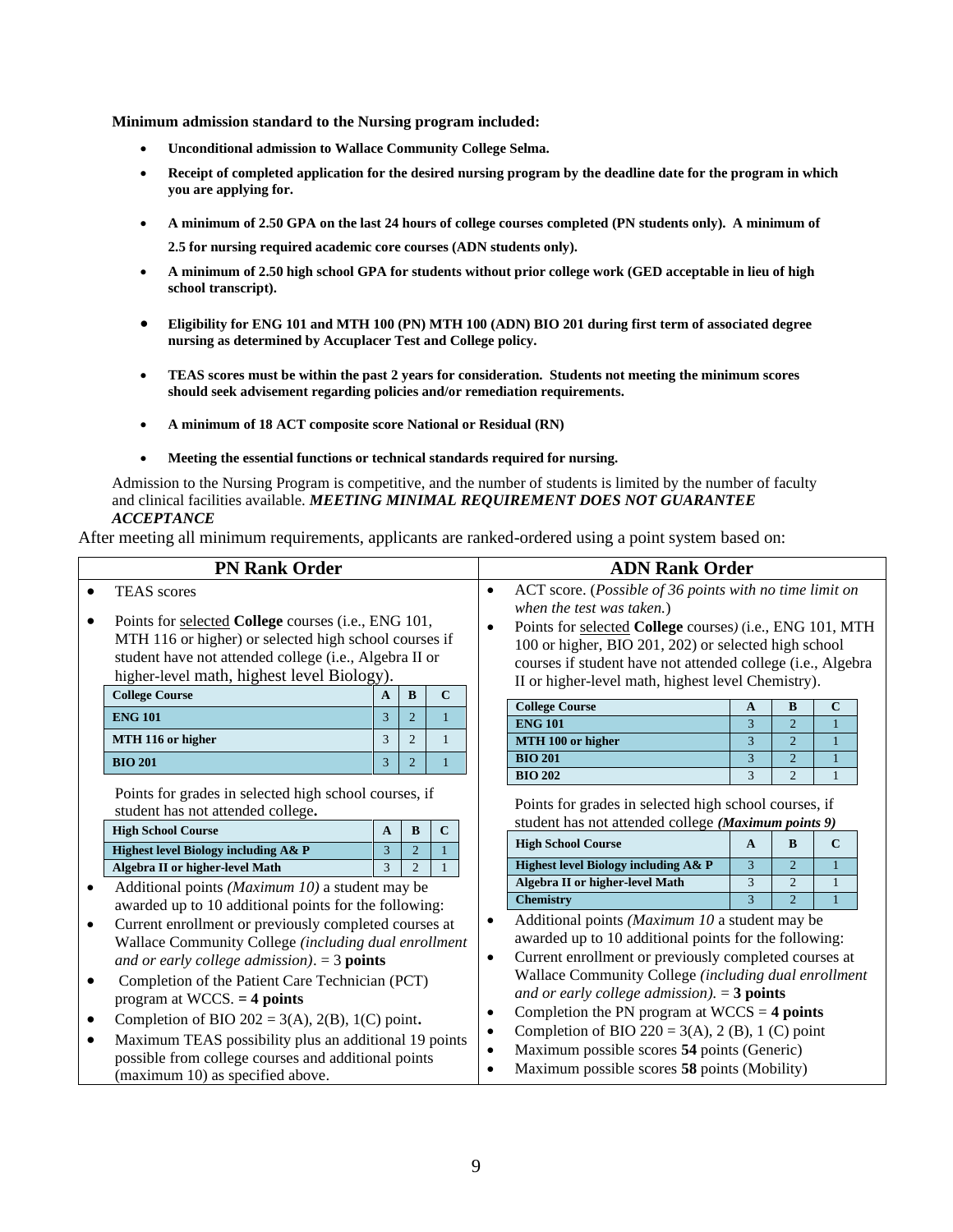## **I HEREBY CERTIFY THAT THE INFORMATION I HAVE PROVIDED IS TRUE. I HAVE READ ALL STATEMENTS INCLUDED IN THIS APPLICATION:**

### **Applicant's Signature Date**

**NOTE: THE FOLLOWING ITEMS MUST BE ON FILE IN THE OFFICE OF STUDENT SERVICES, PRIOR TO THE PUBLISHED DEADLINE DATES.**

**\_\_\_\_\_\_\_\_\_\_\_\_\_\_\_\_\_\_\_\_\_\_\_\_\_\_\_\_\_\_\_\_\_\_\_\_\_\_\_\_\_\_\_\_\_\_\_\_ \_\_\_\_\_\_\_\_\_\_\_\_**

- • **COMPLETED NURSING APPLICATION PACKET TO INCLUDED:**
- • **COPY OF ESSENTIAL FUNCTIONS VERIFICATION FORM**
- • **COPY OF STUDENT DRUG SCREEN POLICY PARTICIPATION FORM**
- • **COPY OF BACKGROUND SCREENING CONSENT AND RELEASE FORM**
- • **COPY OF HIGH SCHOOL TRANSCRIPTS (GED ACCEPTABLE) (IF APPLICABLE)**
- • **TRANSCRIPTS FROM ALL PREVIOUSLY ATTENDED COLLEGES (IF APPLICABLE)**
- • **COPY OF TEAS SCORE (LPN APPLICANTS)**
- • **COPY OF ACT SCORE (ADN APPLICANTS)**
- • **INCOMPLETE OR LATE APPLICATIONS WILL NOT BE CONSIDERED**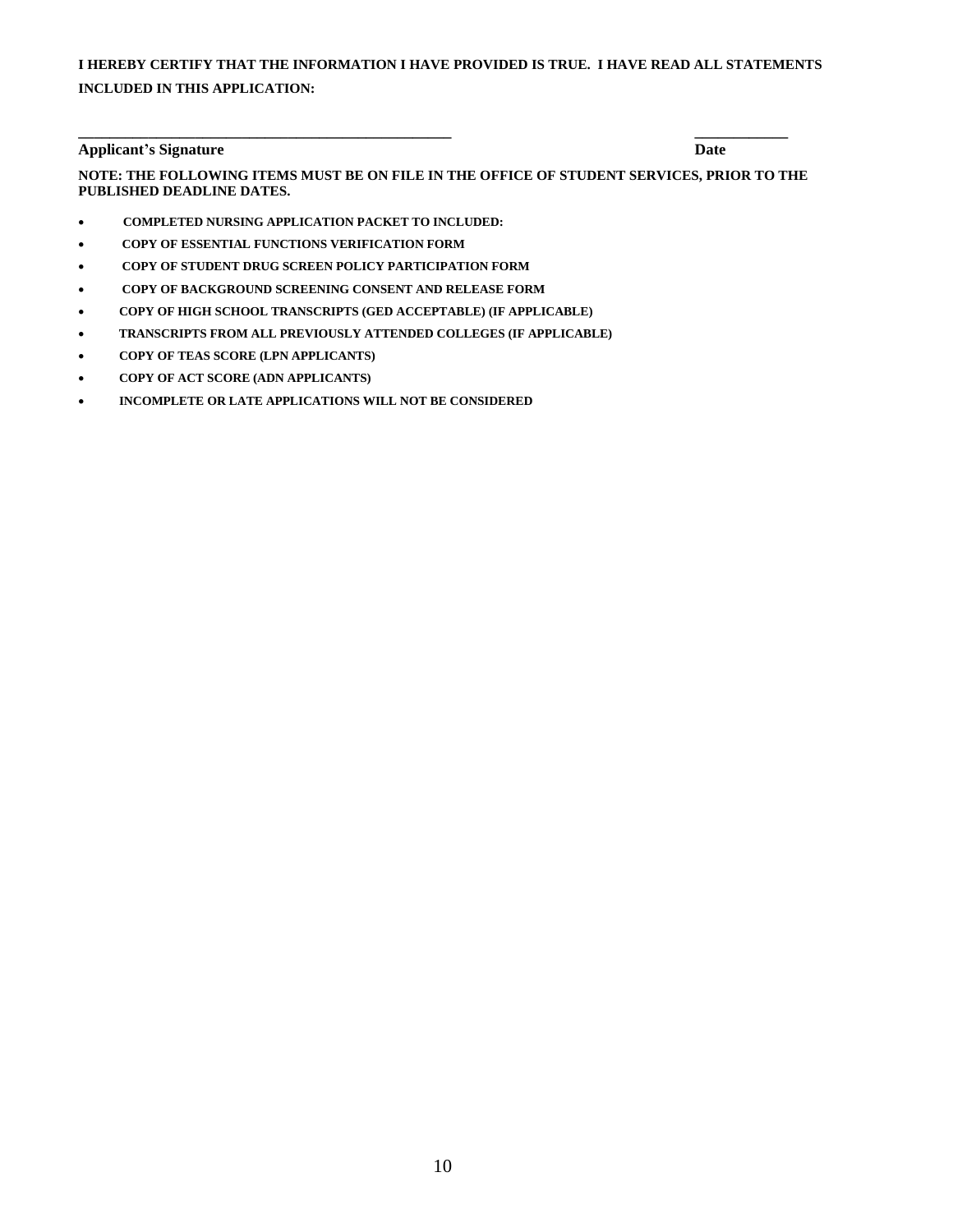# **THE ALABAMA COLLEGE SYSTEM NURSING PROGRAMS ESSENTIAL FUNCTIONS**

The Alabama College System endorses the Americans' with Disabilities Act. In accordance with College policy, when requested, reasonable accommodations may be provided for individuals with disabilities. Physical, cognitive, psychomotor, affective and social abilities are required in unique combinations to provide safe and effective nursing care. The applicant/student must be able to meet the essential functions with or without reasonable accommodations throughout the program of learning. Admission, progression and graduation are contingent upon one's ability to demonstrate the essential functions delineated for the nursing programs with or without reasonable accommodations. The nursing programs and/or its affiliated clinical agencies may identify additional essential functions. The nursing programs reserve the right to amend the essential functions as deemed necessary.

In order to be admitted and to progress in the nursing program one must possess a functional level of ability to perform the duties required of a nurse. Admission or progression may be denied if a student is unable to demonstrate the essential functions with or without reasonable accommodations. The essential functions delineated are those deemed necessary for the Alabama College System nursing programs. No representation regarding industrial standards is implied. Similarly, any reasonable accommodations made will be determined and applied to the respective nursing program and may vary from reasonable accommodations made by healthcare employers.

The essential functions delineated below are necessary for nursing program admission, progression and graduation and for the provision of safe and effective nursing care. The essential functions include but are not limited to the ability to:

- 1) Sensory Perception
	- a) Visual
		- i) Observe and discern subtle changes in physical conditions and the environment
		- ii) Visualize different color spectrums and color changes
		- iii) Read fine print in varying levels of light
		- iv) Read for prolonged periods of time
		- v) Read cursive writing
		- vi) Read at varying distances
		- vii) Read data/information displayed on monitors/equipment
	- b) Auditory
		- i) Interpret monitoring devices
		- ii) Distinguish muffled sounds heard through a stethoscope
		- iii) Hear and discriminate high and low frequency sounds produced by the body and the environment
		- iv) Effectively hear to communicate with others
	- c) Tactile
		- i) Discern tremors, vibrations, pulses, textures, temperature, shapes, size, location and other physical characteristics
	- d) Olfactory
		- i) Detect body odors and odors in the environment
- 2) Communication/ Interpersonal Relationships
	- a) Verbally and in writing, engage in a two-way communication and interact effectively with others, from a variety of social, emotional, cultural and intellectual backgrounds
	- b) Work effectively in groups
	- c) Work effectively independently
	- d) Discern and interpret nonverbal communication
	- e) Express one's ideas and feelings clearly
	- f) Communicate with others accurately in a timely manner
	- g) Obtain communications from a computer
- 3) Cognitive/Critical Thinking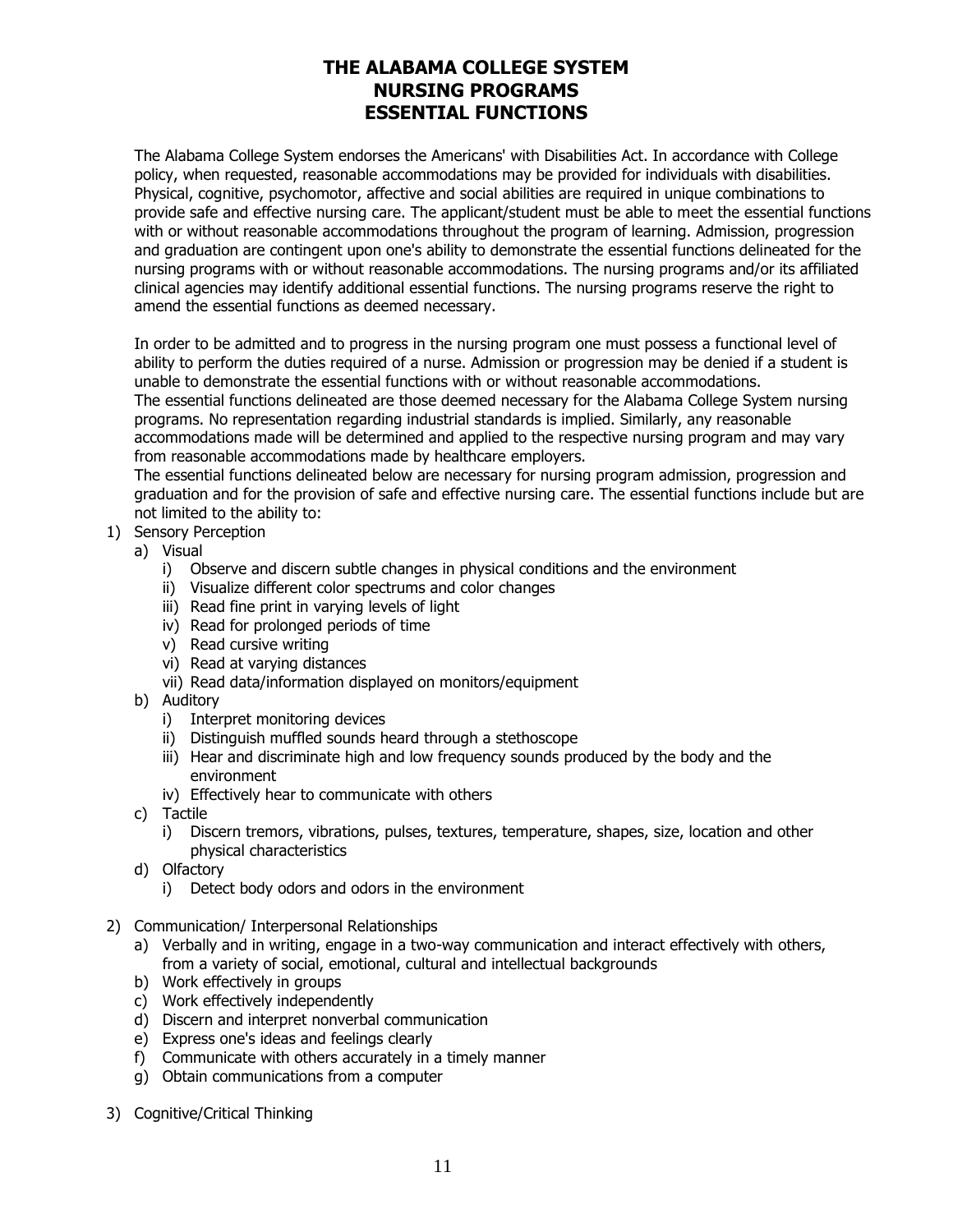- a) Effectively read, write and comprehend the English language
- b) Consistently and dependably engage in the process of critical thinking in order to formulate and implement safe and ethical nursing care decisions in a variety of health care settings
- c) Demonstrate satisfactory performance on written examinations including mathematical computations without a calculator
- d) Satisfactorily achieve the program objectives
- 4) Motor Function
	- a) Handle small delicate equipment/objects without extraneous movement, contamination or destruction
	- b) Move, position, turn, transfer, assist with lifting or lift and carry clients without injury to clients, self or others
	- c) Maintain balance from any position
	- d) Stand on both legs
	- e) Coordinate hand/eye movements
	- f) Push/pull heavy objects without injury to client, self or others
	- g) Stand, bend, walk and/or sit for 6-12 hours in a clinical setting performing physical activities requiring energy without jeopardizing the safety of the client, self or others
	- h) Walk without a cane, walker or crutches
	- i) Function with hands free for nursing care and transporting items
	- j) Transport self and client without the use of electrical devices
	- k) Flex, abduct and rotate all joints freely
	- l) Respond rapidly to emergency situations
	- m) Maneuver in small areas
	- n) Perform daily care functions for the client
	- o) Coordinate fine and gross motor hand movements to provide safe effective nursing care
	- p) Calibrate/use equipment
	- q) Execute movement required to provide nursing care in all health care settings
	- r) Perform CPR and physical assessment
	- s) Operate a computer
- 5) Professional Behavior
	- a) Convey caring, respect, sensitivity, tact, compassion, empathy, tolerance and a healthy attitude toward others
	- b) Demonstrate a mentally healthy attitude that is age appropriate in relationship to the client
	- c) Handle multiple tasks concurrently
	- d) Perform safe, effective nursing care for clients in a caring context
	- e) Understand and follow the policies and procedures of the College and clinical agencies
	- f) Understand the consequences of violating the student code of conduct
	- g) Understand that posing a direct threat to others is unacceptable and subjects one to discipline
	- h) Meet qualifications for licensure by examination as stipulated by the Alabama Board of Nursing
	- i) Not to pose a threat to self or others
	- j) Function effectively in situations of uncertainty and stress inherent in providing nursing care
	- k) Adapt to changing environments and situations
	- l) Remain free of chemical dependency
	- m) Report promptly to clinicals and remain for 6-12 hours on the clinical unit
	- n) Provide nursing care in an appropriate time frame
	- o) Accepts responsibility, accountability, and ownership of one's actions
	- p) Seek supervision/consultation in a timely manner
	- q) Examine and modify one's own behavior when it interferes with nursing care or learning

Upon admission, an individual who discloses a disability can request reasonable accommodations. Individuals will be asked to provide documentation of the disability in order to assist with the provision of appropriate reasonable accommodations. The respective College will provide reasonable accommodations but is not required to substantially alter the requirements or nature of the program or provide accommodations that inflict an undue burden on the respective College. In order to be admitted one must be able to perform all of the essential functions with or without reasonable accommodations. If an individual's health changes during the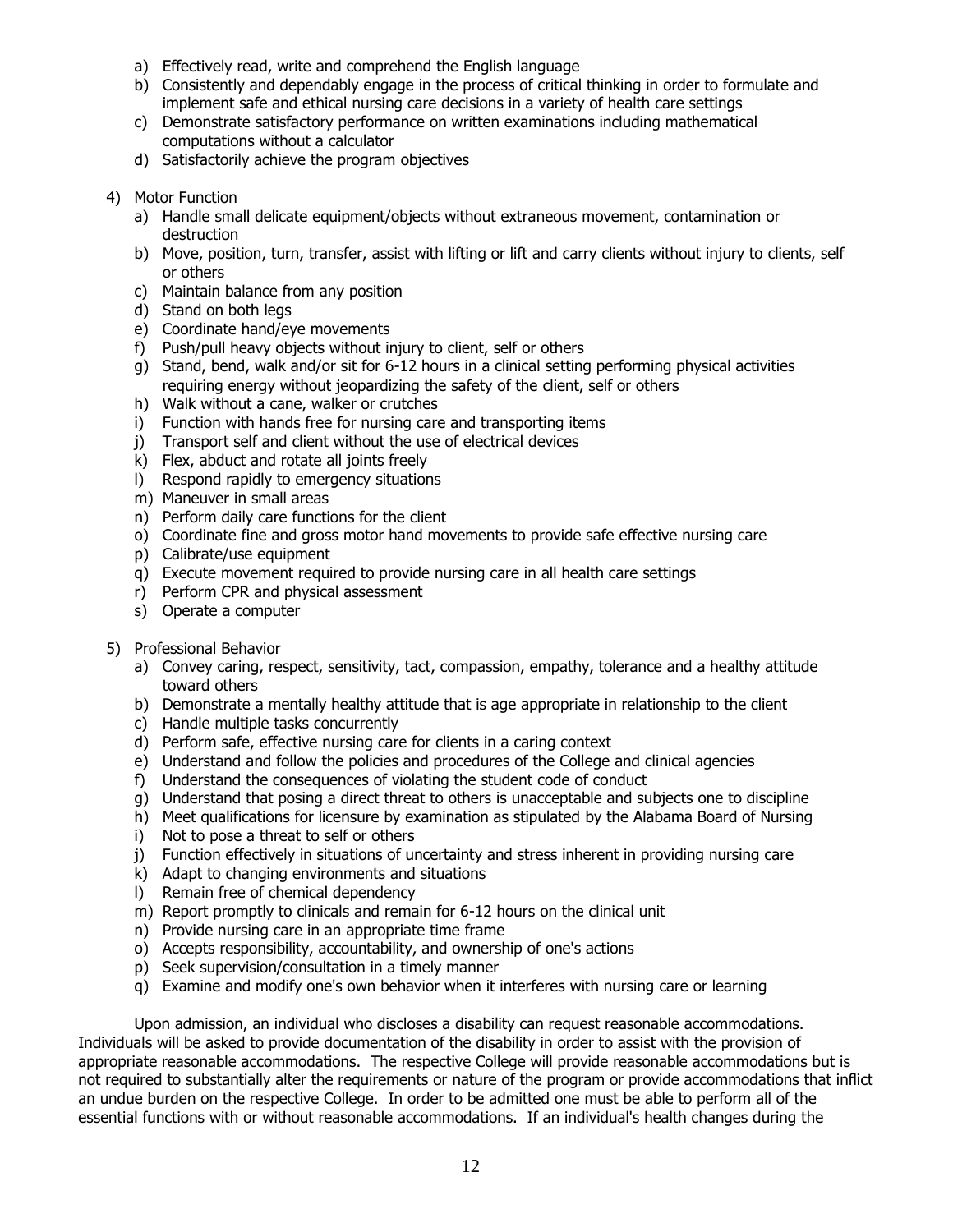program of learning, so that the essential functions cannot be met with or without reasonable accommodations, the student will be withdrawn from the nursing program. The nursing faculty reserves the right at any time to require an additional medical examination at the student's expense in order to assist with the evaluation of the student's ability to perform the essential functions. Requests for reasonable accommodations should be directed to: **ADA Coordinator Octavia Mason 334-876-9277**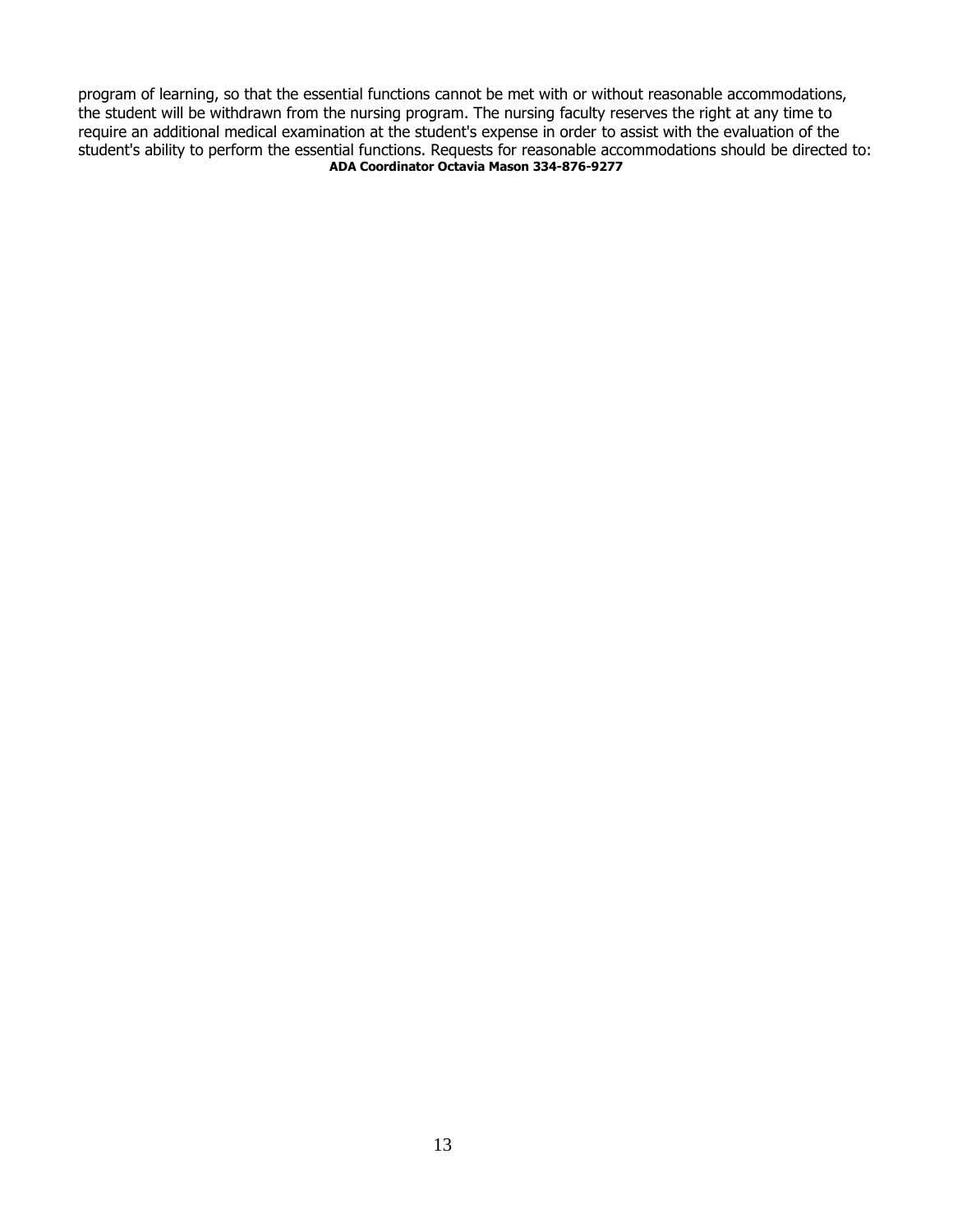# **Wallace Community College Selma Essential Functions Verification Form**

My signature below indicates that I have read the Essential Functions for nursing programs set forth by the State Department of Post-secondary Education. My signature also verifies the following:

(Initial) \_\_\_\_\_\_\_\_\_\_\_\_\_\_ I can meet the Essential Functions of Nursing Programs set forth by the State Department of Postsecondary Education.

(Initial) \_\_\_\_\_\_\_\_\_\_\_\_\_\_ I understand that I must be able to continue to meet these same Essential Functions throughout my entire course of study in nursing.

\_\_\_\_\_\_\_\_\_\_\_\_\_\_\_\_\_\_\_\_\_\_\_\_\_\_\_\_\_\_\_\_\_\_\_\_ \_\_\_\_\_\_\_\_\_\_\_\_\_\_\_\_\_\_\_\_\_

Signature Date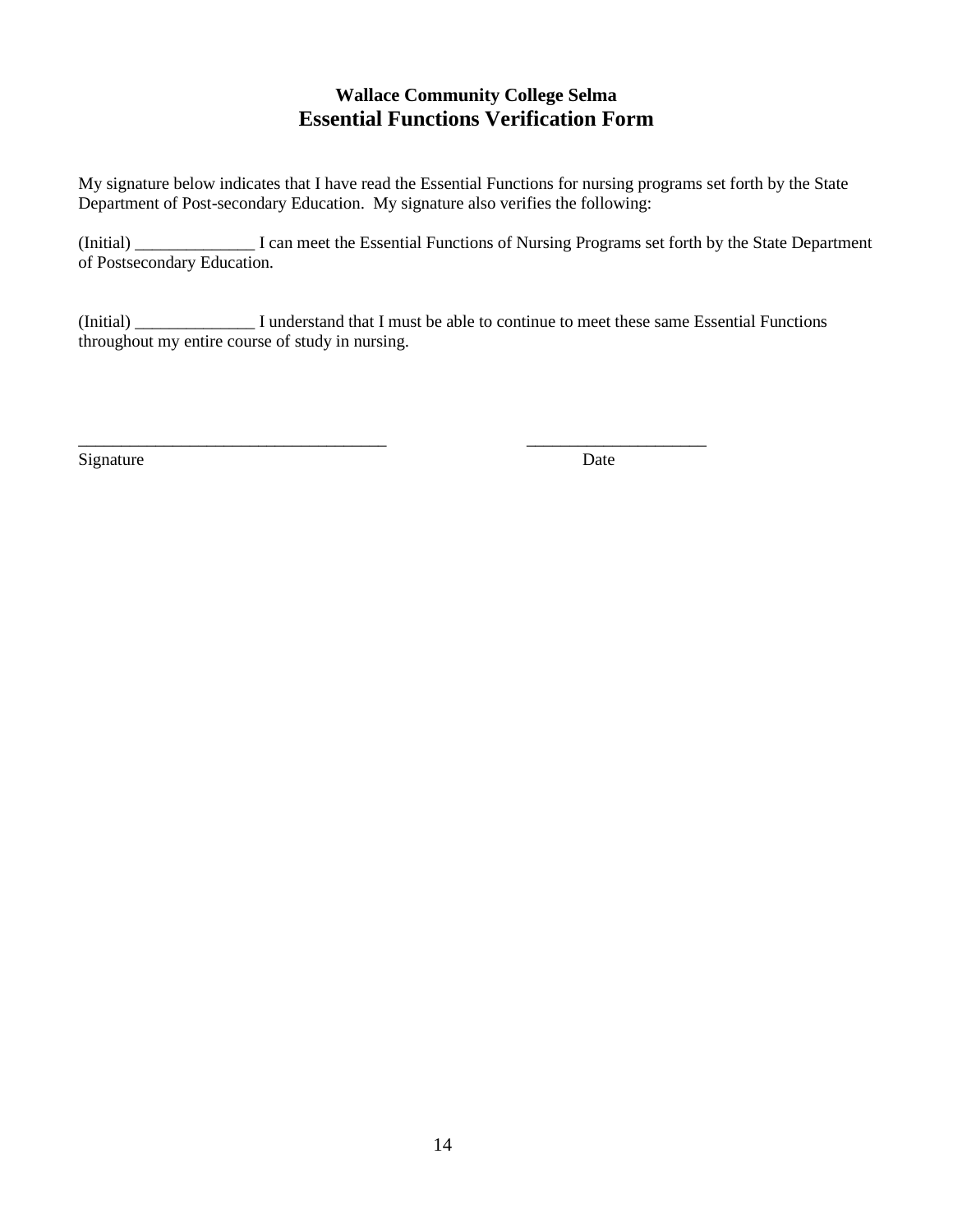## **Wallace Community College Selma HEALTHCARE SCIENCE PROGRAMS Essential Functions Extended Physician Care Verification Form**

(Initials)\_\_\_\_\_\_\_\_\_\_\_\_\_\_ I can, at present, meet the Essential Functions of Nursing Programs set forth by the State Department of Postsecondary Education.

(Initials)\_\_\_\_\_\_\_\_\_\_\_\_\_\_ I understand that I must be able to continue to meet these same Essential Functions throughout my entire course of study in the Nursing Programs

(Initials) I understand that while I remain under a physician's care, I must submit a monthly medical clearance form from my physician. The health clearance form *must place no limitation* on the student's ability to meet the Essential Functions.

(Initials)\_\_\_\_\_\_\_\_\_\_\_\_\_\_ If my physician refuses to sign my health clearance or places restriction(s) on the health clearance form, I will not be able to complete the clinical component of the nursing courses.

(Initials)\_\_\_\_\_\_\_\_\_\_\_\_\_\_ I understand that I must complete both the Theory and Clinical components of each course to successfully complete the course.

My signature below verifies that I have read the Essential Function for the nursing program set forth by the twoyear Alabama Community College System, and understand that being under extended care of a physician should not present me from meeting the Essential functions.

\_\_\_\_\_\_\_\_\_\_\_\_\_\_\_\_\_\_\_\_\_\_\_\_\_\_\_\_\_\_\_\_\_\_\_\_\_\_\_\_\_\_\_\_\_\_ \_\_\_\_\_\_\_\_\_\_\_\_\_\_\_\_\_\_\_\_\_\_\_\_\_\_\_\_\_\_\_\_\_\_\_

Signature Date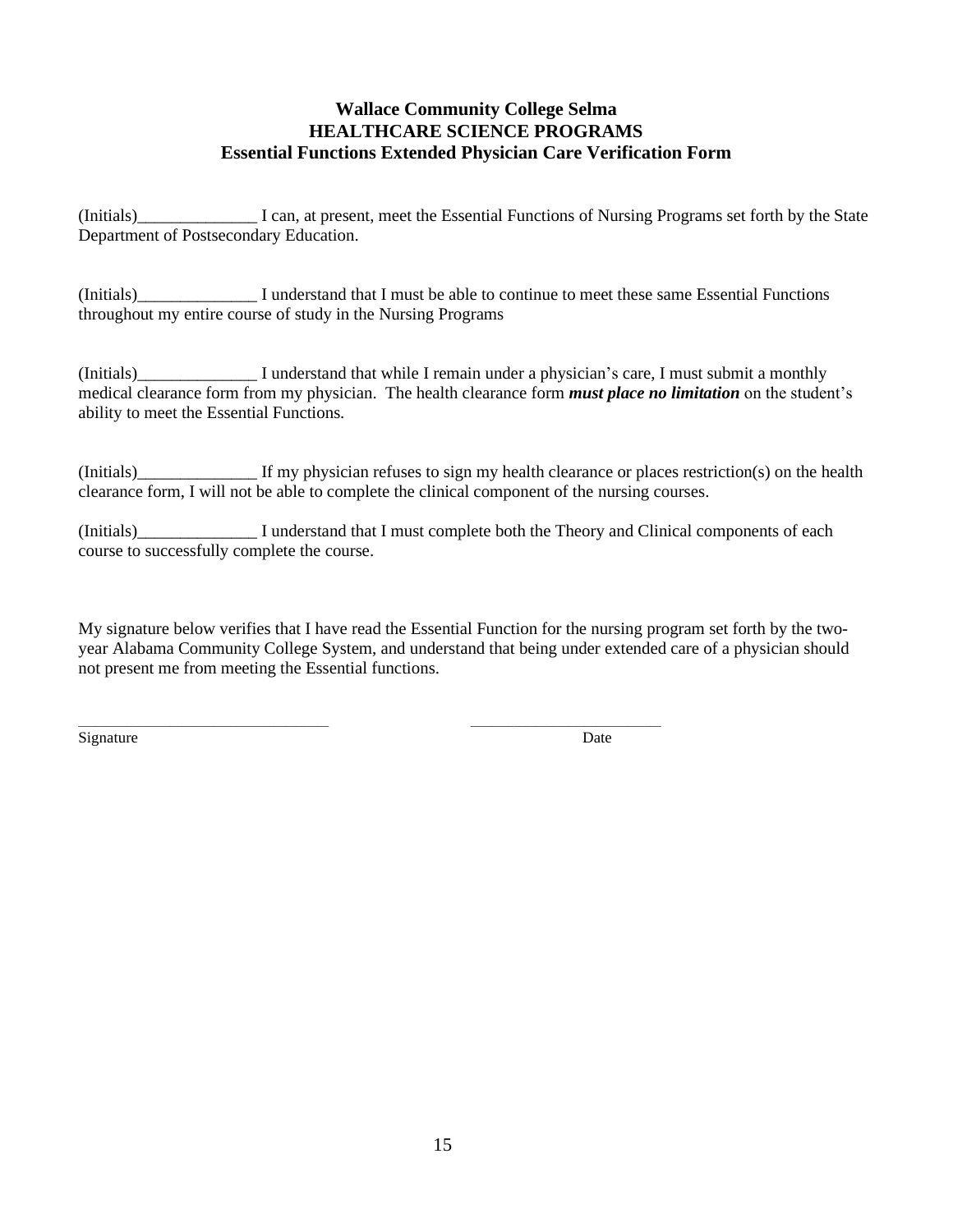# **WALLACE STATE COMMUNITY COLLEGE NURSING PROGRAMS STUDENT DRUG SCREEN POLICY**

In response to requirements of certain external agencies providing clinical experiences for WCCS nursing students, any student who enrolls in the Wallace State Community College Nursing Programs and desires to participate in courses which have a clinical component is required to have an initial preclinical drug screening. The student must abide by the College's Drug Screen Policy and clinical agency policy for which the student is assigned clinical practice. This policy includes random drug screening and reasonable suspicious screening, should the student exhibit behaviors indicative of substance abuse anytime while enrolled in the nursing program.

# **I. PRE-CLINICAL SCREENING**

- 1. All students will receive notice of the drug screening guidelines prior to admission to the nursing programs.
- 2. The nursing programs will maintain on file a signed consent to drug screening from each student.
- 3. Drug screening will be scheduled and conducted by On-Site Drug Collection at the cost of \$40.00 per student. *Fees subject to change.* The fee for testing is to be pre-paid by the student.
- 4. Any student failing to report for screening at the designated time must complete testing with On-Site Drug Collection within 24 hours of that date and/or documentation of extenuating circumstances as approved by the Director of the Nursing Program.
- 5. Failure to complete drug screening as required by clinical agencies will prohibit the student from completing the clinical component of required nursing courses.
- 6. Failure to complete drug screening with a negative test result on the 10 Classes of Drugs as required by the College and/or clinical agency will prohibit the student from completing the clinical component of the required nursing courses.
- 7. Positive drug screens will be confirmed by the Medical Review Officer. No sample is reported as positive before it has been tested at least three times. Any sample requiring review by the medical review officer, will result in a \$10.00 additional charge to the student.
- 8. Results will be sent to the Director of the Nursing Program in which the student is enrolled at Wallace State Community College.
- 9. Any student who is unable to complete the clinical component of required courses due to a positive drug screen may apply for readmission to the nursing program. The student will be considered for readmission according to the criteria in Section VI of this document.

# **II. REASONABLE SUSPICION SCREENING**

Students may also be required to submit to reasonable suspicion testing as stipulated in the drug screen policy of the College and/or Clinical Agency while participating in clinical experiences. Reasonable suspicion is defined as but not limited to the following behaviors:

- 1. Observable phenomena, such as direct observation of drug use and/or the physical symptoms or manifestations of being under the influence of a drug; such as, but not limited to, unusual slurred or rapid speech; noticeable change in appearance and hygiene; impaired physical coordination; inappropriate comments, behaviors or responses; trembling hands; persistent diarrhea; flushed face; red eyes; unsteady gait; declining health; irritability; mood swings; isolation; decreased alertness; and/or pupillary changes.
- 2. Abnormal conduct or erratic behavior on the clinical unit, absenteeism, tardiness or deterioration in performance;
- 3. Evidence of tampering with a drug test;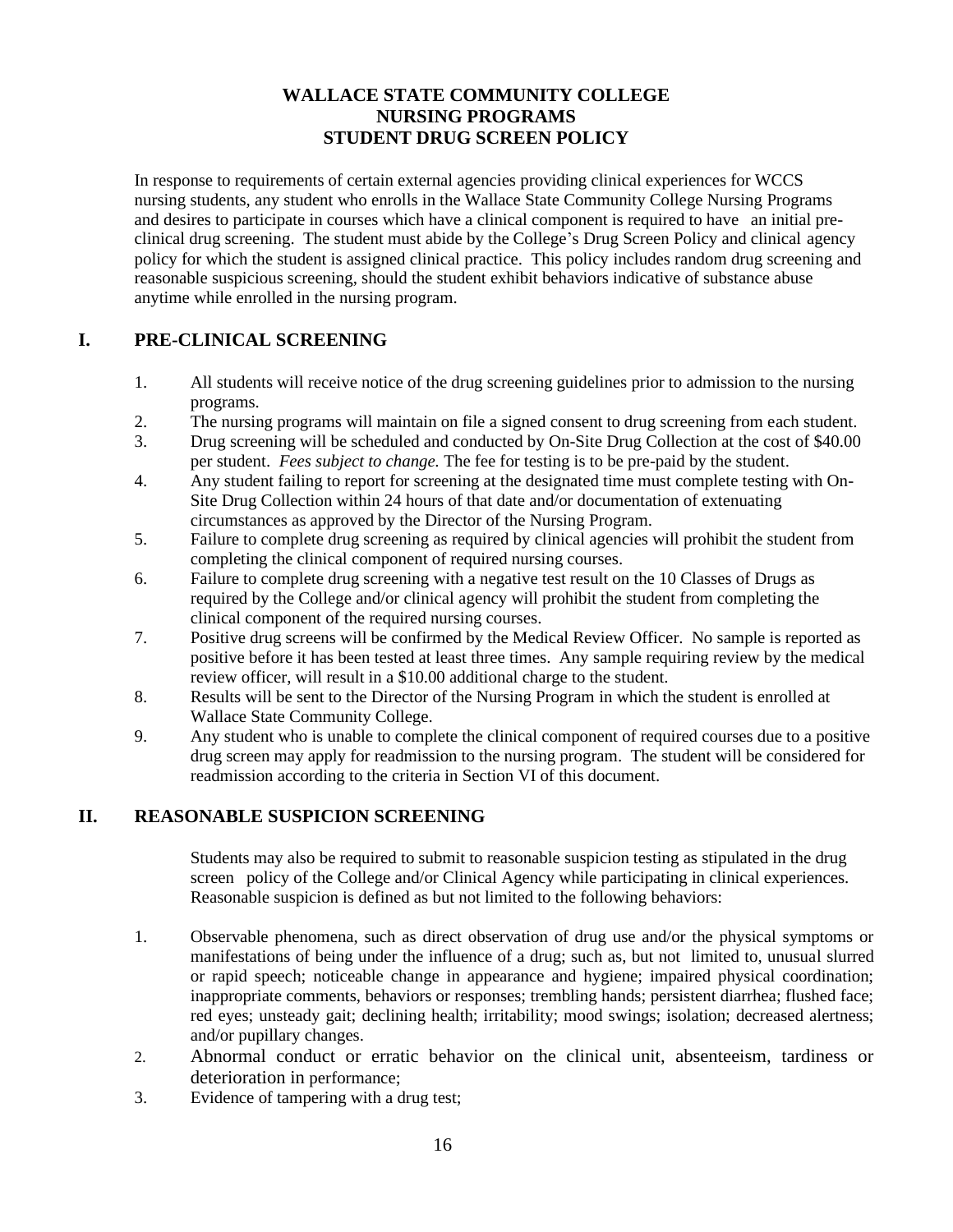- 4. Information that the individual has caused or contributed to an incident in the clinical agency;
- 5. Evidence of involvement in the use, possession, sale, solicitation or transfer of drugs while enrolled in the nursing program.
- 6. Odor of Alcohol:

If a faculty member or clinical agency staff member observes such behavior, the faculty member must dismiss the student from the educational or clinical setting immediately and contact either the Program Director, the Vice President for Instruction, or a designee of the President. The Program Director, the Vice President for Instruction, or a designee of the President will then determine if there is "reasonable suspicion" to screen the student.

If the decision is made to screen the student the Program Director, the Vice President for Instruction, or a designee of the President will direct the faculty member to make arrangements to have the screening performed immediately. The student will be responsible for obtaining transportation to the designated lab for screening; the student will not be allowed to drive to the designated lab. A student's failure to consent to the screening will result in immediate termination from the nursing programs.

# **III. STUDENT DRUG SCREEN PROCEDURE**

- 1. Students must pay the \$40.00 (*fees subject to change*) screening fee prior to the time.
- 2. Students must submit a photo ID and social security number at the time of specimen collection.
- 3. The collector will be a licensed medical professional or technician who has been trained for collection in accordance with Chain of Custody and Control procedures. The collector will explain the collection procedure and Chain of Custody form to the student and provide a sealed collection container.
- 4. Students must remove unnecessary outer garments (coats, sweaters, bags, etc.) and remove items for pockets when entering the collection site.
- 5. The collector will collect a monitored urine specimen.
- 6. In the presence of the student, the collector will seal the urine specimen with a tamper proof security seal and affix an identification label with a code number.
- 7. The student will verify the information on the identification label, initial the security seal, read and sign the Chain of Custody Form.
- 8. The collector will sign the Chain of Custody Form and give the student the appropriate copy.
- 9. The collector will forward the sealed urine specimen and Chain of Custody Form to the designated certified testing center/laboratory for testing.
- 10. Specimens will be screened for ten (10) classes of drugs:
	- a. Amphetamines
	- b. Barbiturates
	- c. Benzodiazepines
	- d. Cocaine
	- e. Cannabinoids
	- f. Methaqualone
	- g. Opiates
	- h. Phencyclidine
	- i. Propoxyphene
	- j. alcohol
- 11. Positive screens will be confirmed by the Medical Review Officer.
- 12. Students will be informed of the screening results by the Director of the Nursing Program within two weeks of testing.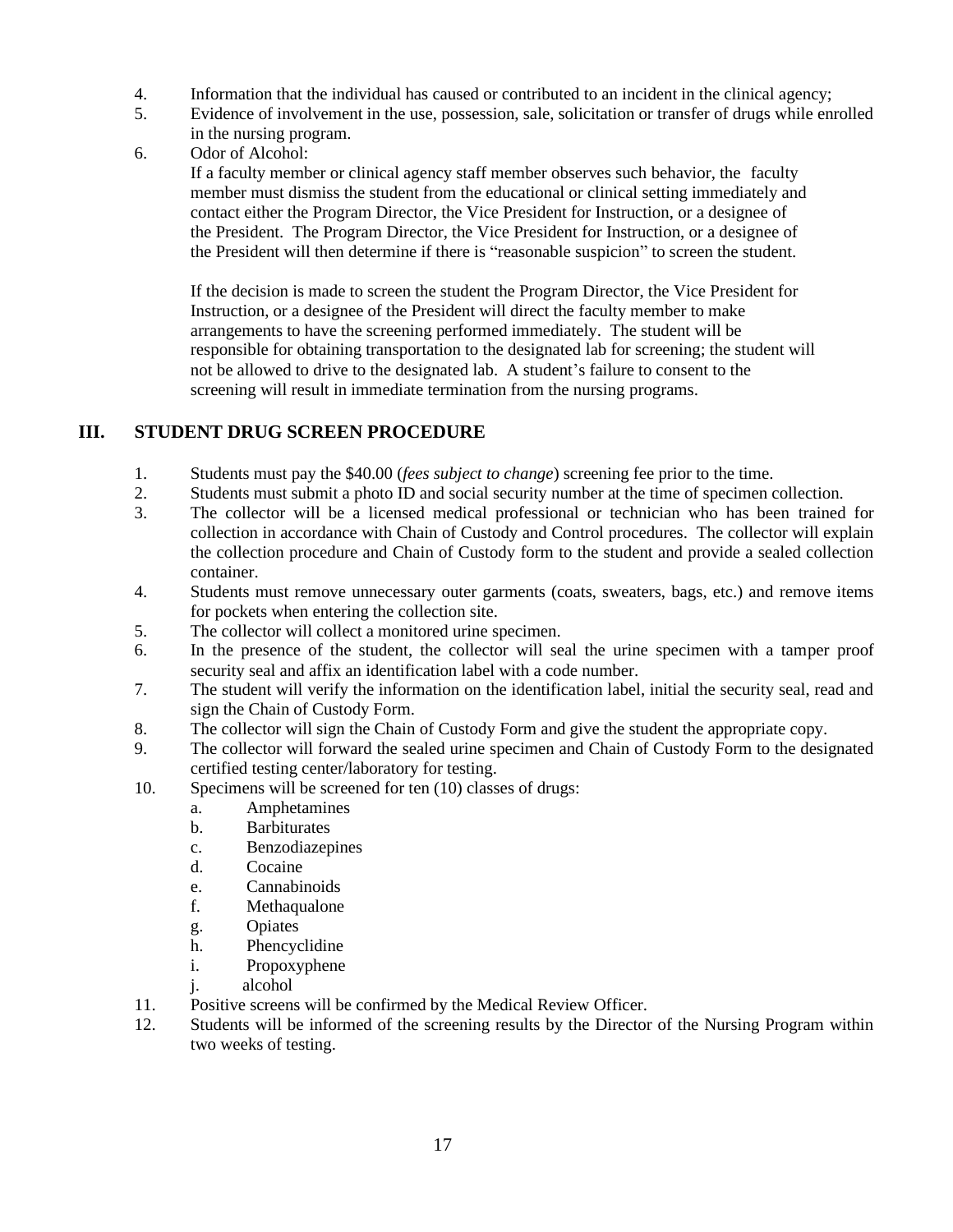# **IV. GUIDELINE FOR A POSITIVE DRUG SCREEN**

Student with a positive drug screen are not permitted to participate in the clinical component of a nursing course. The student will receive a zero for each clinical assignment missed as a result of a positive drug screen.

In order to participate in clinical after a positive drug screen, the student must complete the following:

- 1). Complete a substance abuse treatment program approved by the Nursing Program and the Alabama board of Nursing.
- 2). Have the substance abuse treatment program mail the program completion statement directly to the Nursing Program Director.
- 3). Have the treatment program send a copy of each random drug screen report directly to the Nursing Program Director. Failure to do so will result in immediate dismissal from the Nursing Program based on deliberate disregard of the guidelines for a positive drug screen.

Once the student has satisfied the above requirements, the student will be able to resume the program of study according to all guidelines set forth in the current *Nursing Student Handbook.*

The Nursing Program Director reserves the right to randomly screen the student until completion of the Nursing program. A positive screen will result in immediate and permanent dismissal from the Nursing program.

Graduation from the Nursing Programs at WCCS does not guarantee eligibility to take the NCLEX licensure examination. A student with a history of chemical dependency must submit a full explanation of the situation including treatment records, urine screens, doctor's statements, etc. when submitting the application to the Alabama Board of Nursing.

### **V. CONFIDENTIALITY**

The Director of the Nursing Program will receive all test results. Confidentiality of the test results will be maintained with only the Director and the student having access to the results with the exception of legal actions which require access to test results.

# **VI. READMISSION**

To be considered for readmission, students who withdraw from the nursing program due to positive drug screen must:

- 1. Complete a substance abuse treatment program approved by the Wallace Community College Nursing Program and the Alabama Board of Nursing.
- 2. Have the approved treatment agency submit a letter to the Program Director verifying completion of a substance abuse treatment program.
- 3. Submit to an unannounced drug screen at the student's expense prior to readmission. A positive screen will result in ineligibility for readmission.
- **VII.** Drug screening policies/programs suggested or required by the Alabama Board of Nursing, Wallace State Community College, and/or various institutions with which the College contracts may vary from time to time in any or all of their aspects. Students will be required to comply with the screening which satisfies the program or requirement established by the Alabama Board of Nursing or any clinical agency with whom the college contracts for clinical experience, whether pre-clinical drug screening, random drug screen, or reasonable suspicious screening.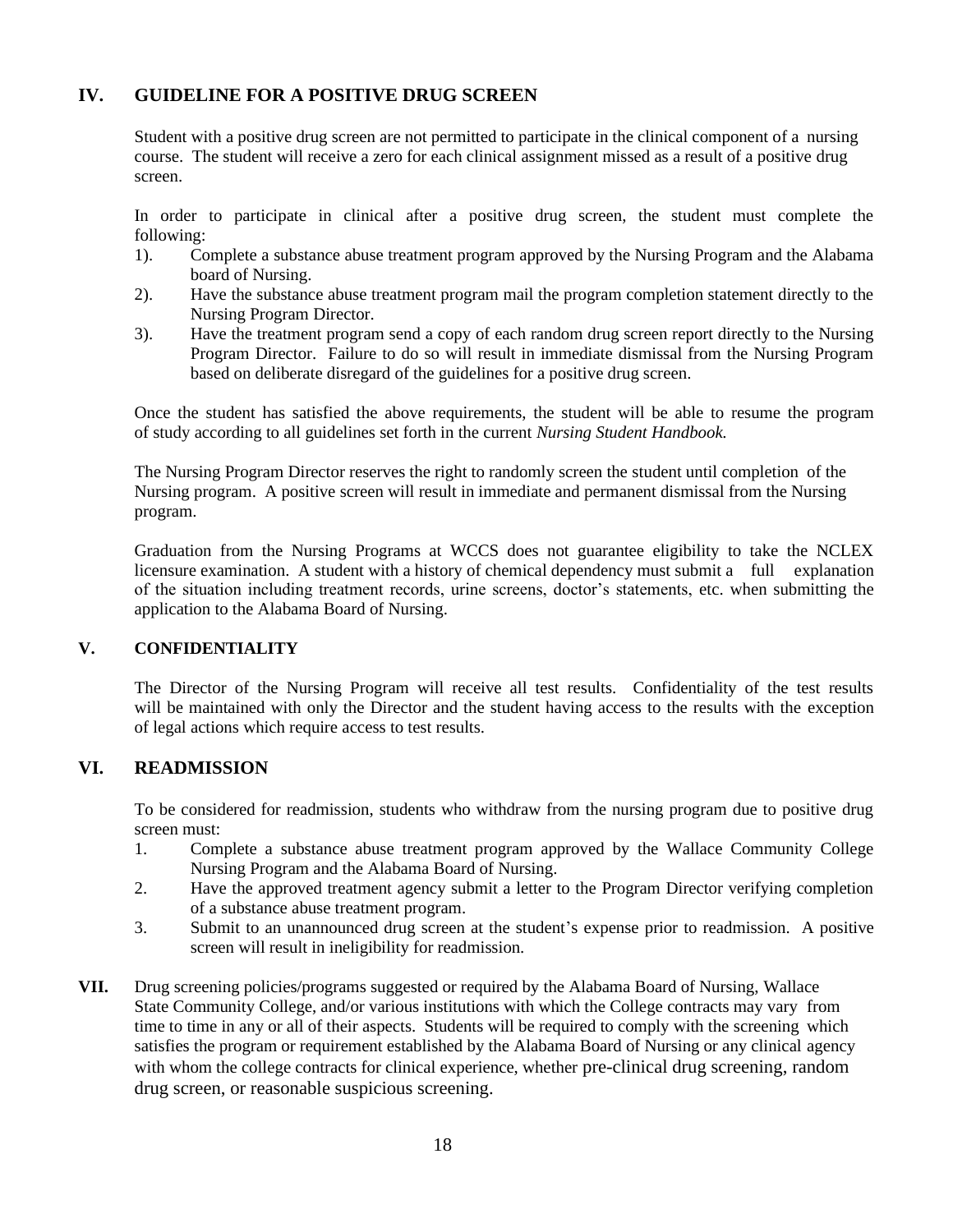Some of the ten classes of drugs for which screening will be conducted are available by prescription from health care practitioners. Prescription drugs prescribed to a student by an appropriate health care practitioner may nevertheless be subject to abuse and may give rise to reasonable suspicion testing. The fact that a student has a prescription for one or more of the ten classes of drugs which are legally prescribed by health care practitioner does not necessarily, in and of itself, excuse the student from the effect of this policy.

**VIII.** Each nursing student is required to sign a statement certifying that he or she has received a copy of the drug testing policy and guidelines and consents to provide urine specimen(s) for the purpose of analysis. If the nursing student is under eighteen (18) years of age, the nursing student's parent or legal guardian must sign the drug testing consent form in addition to the nursing student. The Nursing Director shall maintain the original of the signed consent for and may provide a copy of the consent form to the student upon request.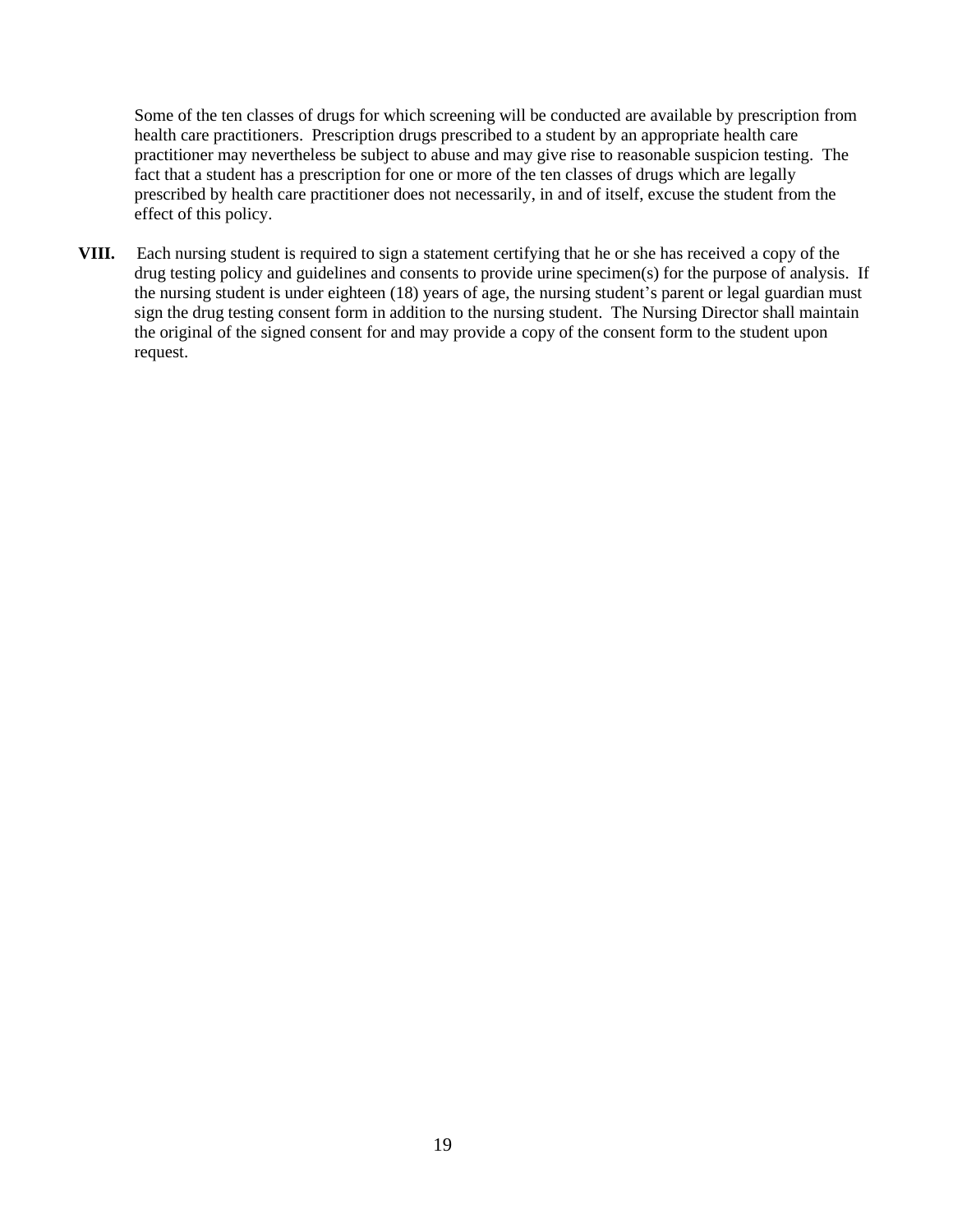## **WALLACE STATE COMMUNITY COLLEGE NURSING PROGRAMS STUDENT DRUG SCREEN POLICY PARTICIPATION FORM**

I understand that any student who enrolls in one of Wallace State Community College's Nursing Programs and desires to participate in courses which have a clinical component is required to have initial pre-clinical drug screening.

I certify that I have received a copy of the Wallace State Community College Drug Screening Policy, and have read and understand the requirement of the policy guidelines.

I further understand that if I fail to provide a certified negative drug screen result that I will be unable to participate in the clinical portion of the nursing program.

**BY SIGNING THIS DOCUMENT, I AM INDICATING THAT I HAVE READ, UNDERSTAND AND VOLUNTARILY AGREE TO THE REQUIREMENT TO HAVE A DRUG SCREEN AND TO PROVIDE A CERTIFIED NEGATIVE DRUG RESULT PRIOR TO PARTICIPATION IN THE CLINICAL COMPONENT OF THE NURSING PROGRAM.** 

**A COPY OF THIS SIGNED AND DATED DOCUMENT WILL CONSTITUTE MY CONSENT FOR THE CERTIFIED LABORATORY PERFORMING THE DRUG SCREEN TO RELEASE THE ORIGINAL RESULTS OF ANY DRUG SCREEN TO THE WALLACE STATE COLLEGE NURSING PROGRAM. I DIRECT THAT THE CERTIFIED LABORATORY HEREBY RELEASE THE RESULTS TO THE NURSING PROGRAM.** 

I further understand that my continued participation in the Wallace State Community College Nursing Program is conditioned upon satisfaction of the requirements of the clinical agencies providing clinical rotations for the nursing program.

**I hereby release On-Site Drug Collections, Laboratory Corporation of America, the Medical Review Officer, Wallace State Community College, and the nursing faculty from any claim in connection with the Drug Screen Policy.** 

**I understand that should any legal action be taken as a result of the Drug Screen Policy, that confidentiality can no longer be maintained.**

**\_\_\_\_\_\_\_\_\_\_\_\_\_\_\_\_\_\_\_\_\_\_\_\_\_\_\_\_\_\_\_\_\_\_ Student's Signature**

**\_\_\_\_\_\_\_\_\_\_\_\_\_\_\_\_\_\_\_\_\_\_\_\_\_\_\_\_\_\_\_\_\_\_\_\_\_\_\_\_\_ Student's Printed Name**

**Parent's Legal Guardian's Signature** *(If nursing student is a minor)*

**\_\_\_\_\_\_\_\_\_\_\_\_\_\_\_\_\_\_\_\_\_\_\_\_\_\_\_\_\_\_\_\_\_\_\_\_\_\_\_\_\_\_**

*\_\_\_\_\_\_\_\_\_\_\_\_\_\_\_\_\_\_\_\_\_\_\_\_\_\_\_\_\_\_\_\_\_\_\_\_\_\_\_\_\_ Date*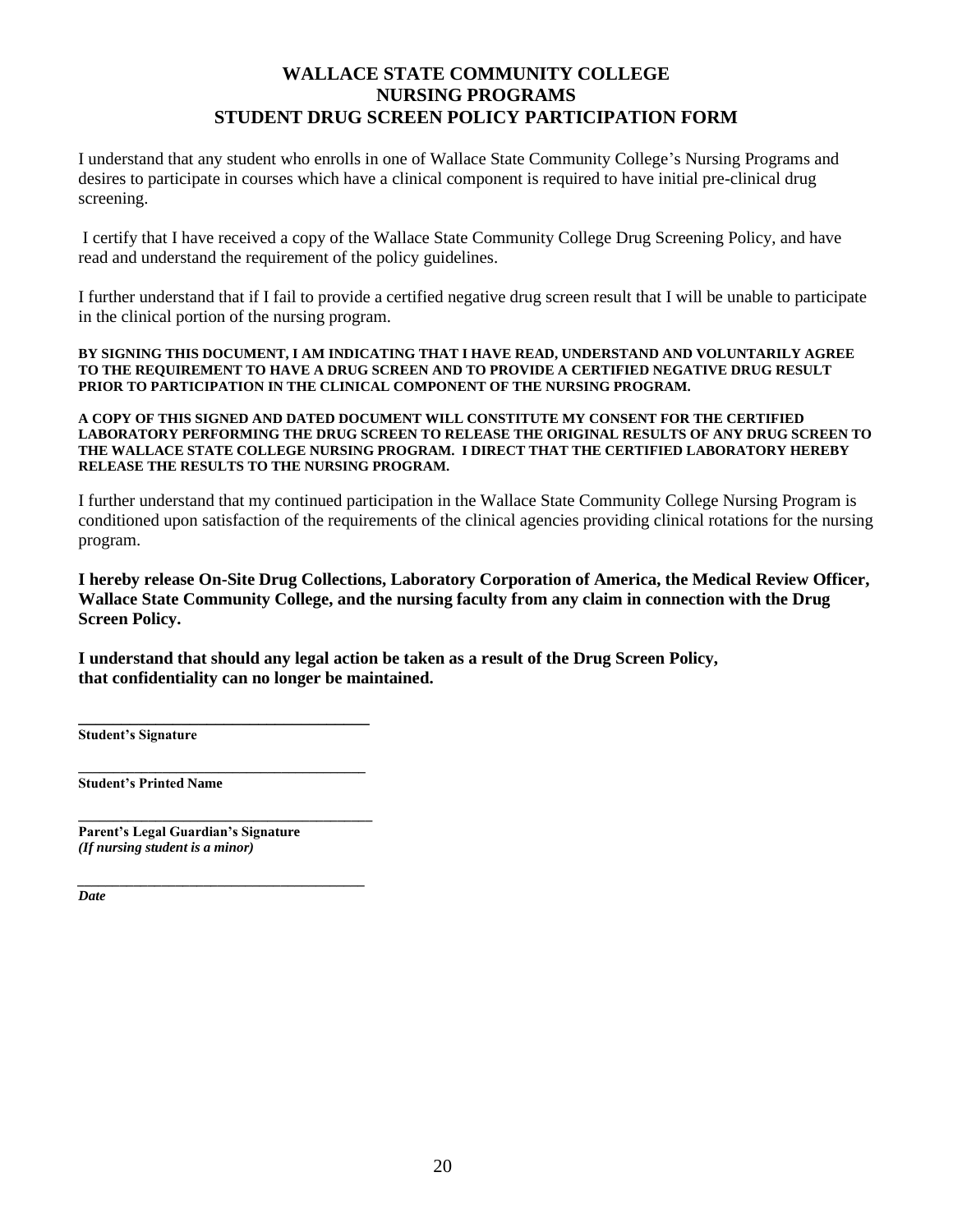# **Wallace Community College Selma**

# **Background Screening Policy for Students in the Health Sciences**

## I. **Policy Purpose**

- A. Education of Health Science students at Wallace Community College requires extensive collaboration between the institution and its clinical affiliates.
- B. The College and clinical affiliates share an obligation to protect, to the extent reasonably possible, recipients of health care from harm.
- C. The College desires to ensure that the health and safety of students and patients are not compromised and acknowledges that clinical affiliation agreements exist to provide students with quality clinical education experiences.

## II. **Standards of Conduct and Enforcement Thereof**

- A. Clinical affiliation agreements for programs within the health sciences contain contractual obligations to comply with the requirements set forth by health care facilities.
- B. Student enrolled in a health program at Wallace Community College must conform to the rules, policies, and procedures of the clinical affiliate in order to participate in clinical learning experiences.
- C. Wallace Community College requires background screening of all students choosing to enroll in a program within the Health Sciences.

## III. **General Guidelines**

- A. Any student accepted into, currently attending, or re-admitting to any program within the Health Sciences at Wallace Community College will be required to undergo an initial background screen.
- B. Types of screening to be conducted
	- 1. Social Security Number Trace / ID Search to verify that the Social Security Administration issued the number provided by the individual and that it is not listed in the files of the deceased. The SSN trace will also locate additional names and addresses that may assist in locating jurisdictions for additional criminal searches.
	- 2. Unlimited County Criminal Record Verifications to identify criminal convictions for all names and addresses revealed on the Social Security Trace.
	- 3. The Alabama Statewide Search includes criminal convictions since 1987. These records contain information submitted to the State by courts from each county to other criminal justice agencies.
	- 4. FACIS (Fraud and Abuse Control Information System) Database Searches to identify adverse actions of individuals and entities in the health care field, including information on disciplinary actions ranging from exclusions and debarments to letters of reprimand and probation. Among others, searches include the OIG, GSA, OFAC and National Terrorist Watch List.
		- a) Office of the Inspector General (OIG) List of Excluded Individuals/Entities identifies those individuals who have committed offenses deeming them ineligible to care for patients receiving Medicare, Medicaid and other Federal health care benefits.
		- b) General Services Administration (GSA) Excluded Parties List Service identifies the List of Parties Excluded (EPLS) that identifies those excluded throughout the US Government from receiving Federal contracts and certain types of Federal financial/non-financial assistance/benefits.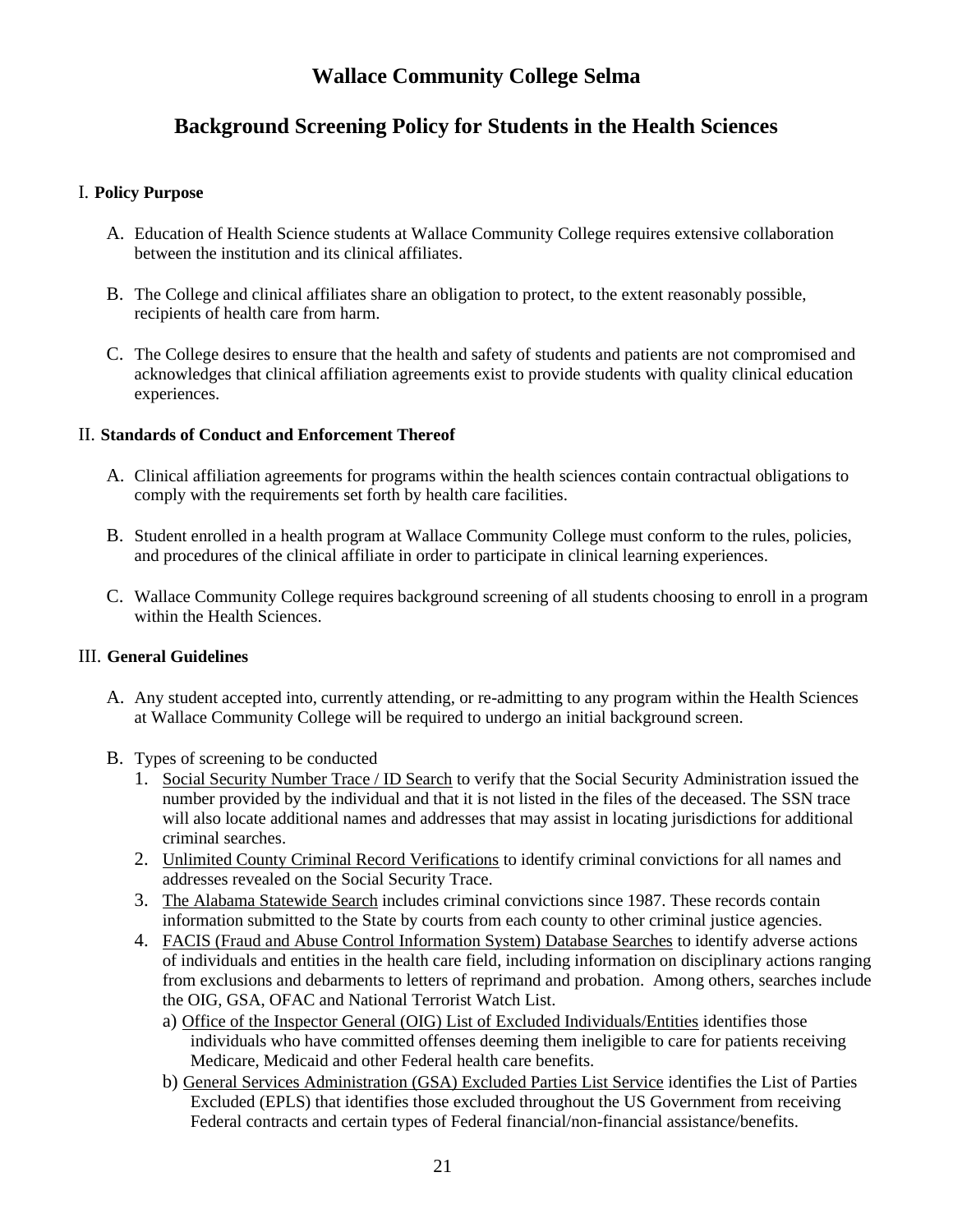- c) Office of Foreign Assets Control (OFAC) List of Specially Designated Nationals (SDN) includes individuals associated with terrorism and Narcotics Trafficking.
- d) National Terrorist Watch List contains names of international terrorism suspects and those of people who aid them.
- 5. National Sex Offender Public Registry, maintained by the U. S. Department of Justice, returns complete profiles of sex offenders, including their convictions.

## IV**. Student Guidelines**

## A. Consent

- 1. Submission of all information disclosed in the process of requesting a background screening will be the responsibility of the student.
- 2. The *Disclosure & Authority to Release Information* form required in on-line creation of an account through the College-approved vendor must be signed by the student.
- 3. A *Background Screening Consent and Release Form* containing appropriate signatures must be submitted to and a copy kept on file in the applicable health program office student file.
- 4. An *Acknowledgement of Receipt of the Background Screening Policy for Students in the Health Sciences* form containing appropriate signatures must be submitted and a copy kept on file in the applicable health program student file.
- B. Procedure Policies
	- 1. Background screens will be scheduled and conducted by a College-designated vendor in accordance with program specific admission deadlines and/or semester start dates. Background screens performed by any other vendor or agency will not be accepted.
	- 2. Students reinstated to a health program after an absence from program coursework of one semester or more, will be required to submit a screening update to the College-approved vendor.
	- 3. All expenses associated with background screening, whether initial screens or updates, are the responsibility of the student.
		- a) Any applications of financial aid resources must follow aid-specific guidelines approved by the provider.
		- b) Any expenses not applicable to financial aid resources must be provided by the student.
	- 4. Failure to complete the background screen by the published deadline and/or refusing to sign the consent, disclosure, and/or release authorization form(s) will prohibit a student from attending health program courses.
		- a) The student will be advised to officially withdraw from registration in any courses within the applicable health program prefix.
		- b) If the student does not officially withdraw, applicable procedures will be followed for administrative withdrawal.
	- 5. A student who experiences extenuating circumstances that prohibit completion of the background screen by the deadline should contact the Director of the nursing program. In the event that a student is allowed to proceed with background screening beyond the designated deadline, he/she will not be allowed to attend any clinical experiences until the full background screen process is completed.

## II. **Results**

- A. Results of background screening are confidential and will be released only to the individual student, the approved College designee, and the healthcare agencies upon request.
- B. If required by affiliate contracts, clinical affiliates will be provided with a copy of negative results for students assigned to the specific agency.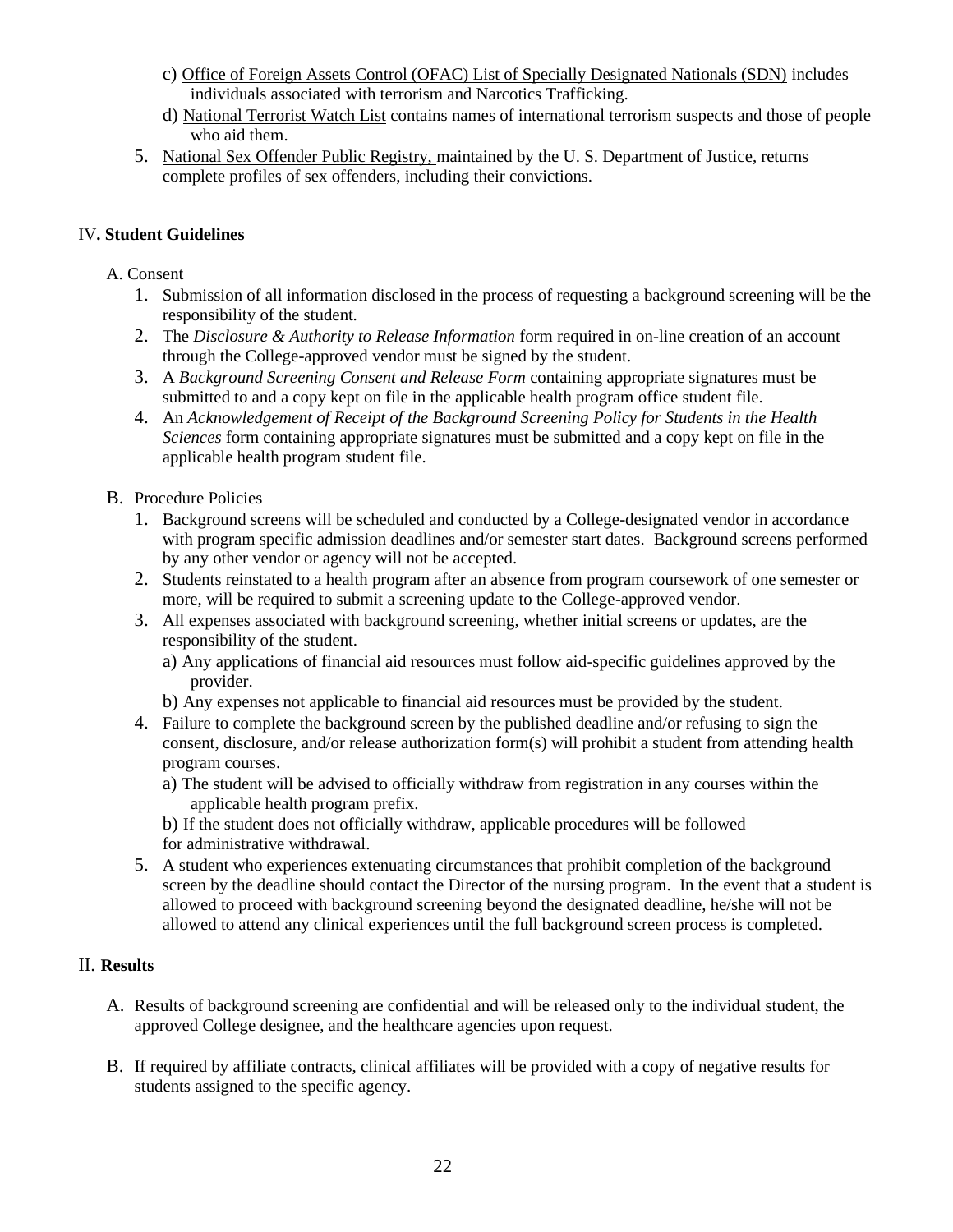- C. Receipt of a positive background screening report will require further review by the College designee and appointed affiliate representatives.
	- 1. Background screens which could render a student ineligible to obtain clinical learning experiences include, but are not limited to:
		- a) Certain convictions or criminal charges which could jeopardize the health and safety of patients.
			- (1) Crimes against the person, such as battery or assault
			- (2) Crimes based on dishonesty or untruthfulness, such as theft or embezzlement
			- (3) Drug or substance abuse-related crimes, including but not limited to, use, manufacture, distribution, possession, and/or purchase of illegal substances.
		- b) Sanctions or debarment.
		- c) Felony or repeated misdemeanor activity.
		- d) Office of the Inspector General violations including inclusion of one's name on an excluded party list.
		- e) Other crimes as deemed ineligible by appointed affiliate representatives
	- 2. In the event of a positive background screen, the student will be notified of the results by the College designee and the screening vendor.
	- 3. Students will be provided an opportunity to challenge the accuracy of reported findings through the Adverse Action process provided by the College-approved vendor.
	- 4. Students with a positive background screen will not be allowed to participate in clinical assignments pending resolution of the background finding.
	- 5. Students who are unable to resolve positive background findings will not be allowed to continue in a health program at Wallace Community College. The student will be advised by the College designee as to their future eligibility for program re-entry and the mechanisms for readmission application to a health program.
		- (1) The student will be advised to officially withdraw from registration in any courses within the applicable health program prefix.
		- (2) If the student does not officially withdraw, applicable procedures will be followed for administrative withdrawal.
- D. Background screening results will be securely filed in the office of the College designee.
- E. Any conditions associated with positive background screens, which, upon review by designated clinical affiliate representatives are deemed allowable, may still have licensure implications upon graduation from a health program.